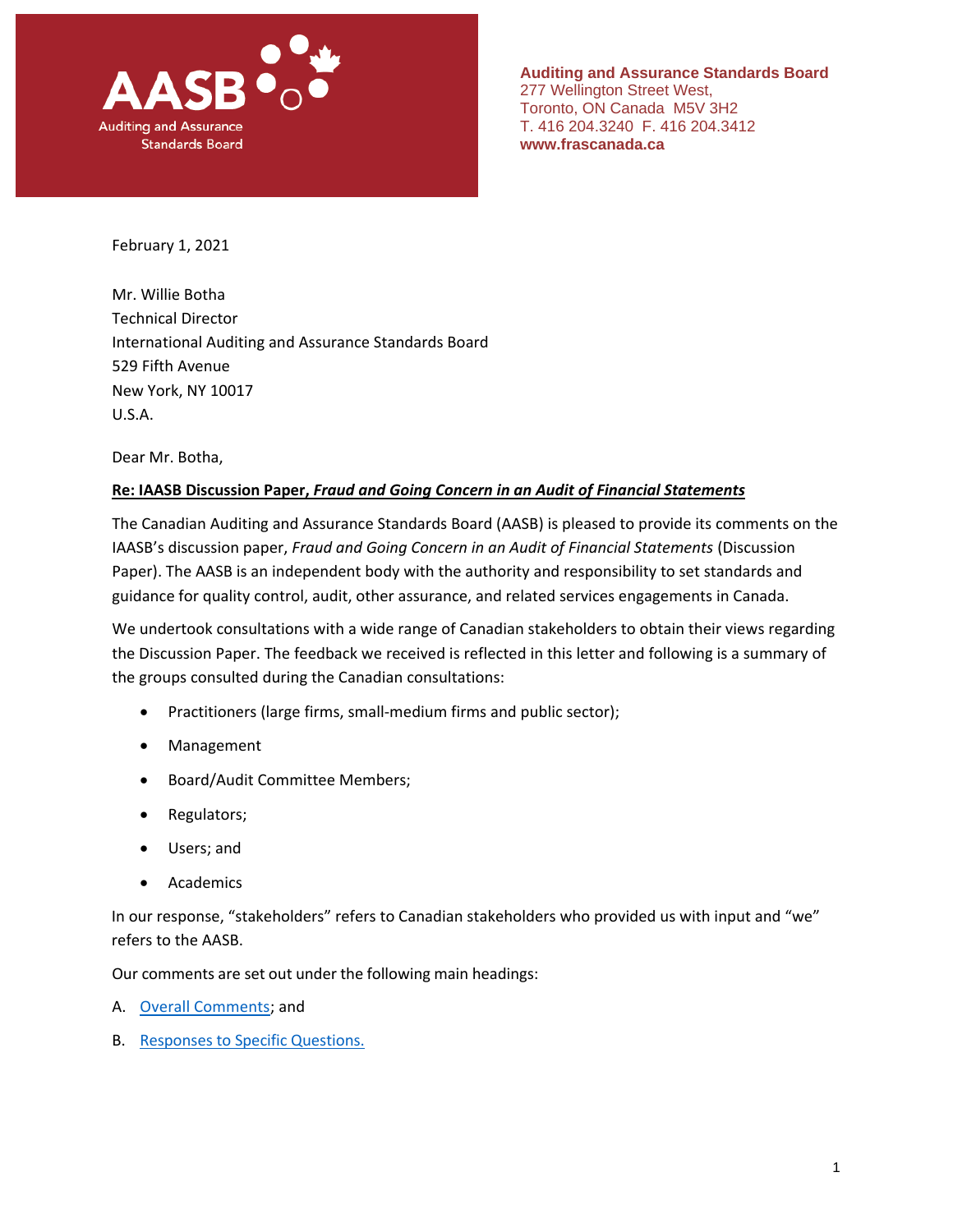We hope that these comments will be useful to the IAASB in determining the appropriate next steps for these topics. If you have any questions or require additional information, please contact me at [kcharbonneau@aasbcanada.ca.](mailto:kcharbonneau@aasbcanada.ca)

Yours very truly,

Ken Chaber

Ken Charbonneau FCPA, FCA, ICD.D Chair, Auditing and Assurance Standards Board (Canada)

c.c. Canadian Auditing and Assurance Standards Board members Julie Corden, CPA, CA, IAASB Member Eric Turner, FCPA, FCA, IAASB Member

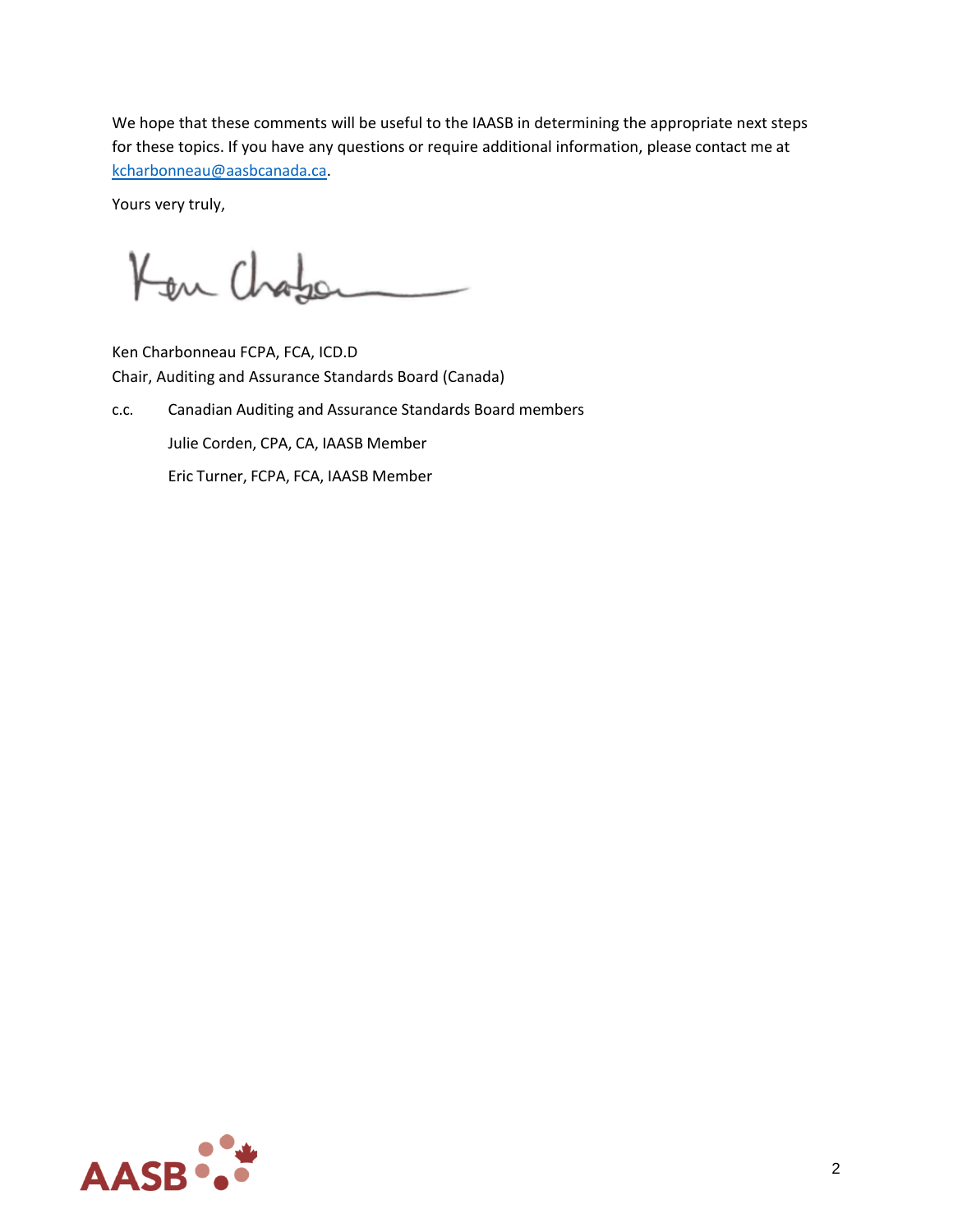## *OVERALL COMMENTS*

## **Expectation Gap**

We support the IAASB initiative to address the important and timely issues described in the Discussion Paper. The expectation gap is a long-standing issue, however the impact of the global pandemic on many entities has heightened attention on this topic.

All parties in the financial reporting ecosystem are responsible for delivering financial information to meet stakeholder expectations. An expectation gap is created when the ecosystem fails to meet users' expectations for the delivery of credible, adequate, and timely financial information. This is often the case when there is an unexpected entity failure or scandal.

Many stakeholders do not understand the different but interconnected roles and responsibilities of all the parties in the ecosystem. Following an unexpected entity failure or scandal, stakeholders try to determine who is to blame and for decades have focused mainly on the role of the auditor. Perhaps this is why the expectation gap has always been labeled as an audit issue.

In our view the expectation gap is not solely an "audit" expectation gap. Shifting the discussion about the expectation gap from an audit focus will help all parties to accept they are part of the solution. It will also help stakeholders understand there are several parties responsible for preparing and delivering financial reports.

The IAASB, alongside national audit standard setters such as the AASB, play an important role in narrowing the expectation gap. This includes an ongoing commitment to continuous improvement of audit quality and auditing standards in an ever-changing environment. However, we are of the view that all the parties in the financial reporting ecosystem that are responsible for delivering credible highquality information, and users, have a role to play.

We believe it is important that the IAASB, and others, work collectively to address the expectation gap as the impact of the efforts of a single party within the financial reporting ecosystem will be limited.

## **Fraud and Going Concern**

The Discussion Paper considers several possible enhancements to the auditor's role related to fraud and going concern. As discussed in our response to the specific questions, we support the IAASB exploring the following:

For fraud:

- developing guidance related to use of forensic specialists;
- making certain revisions to ISA 240; and
- developing application material or non-authoritative guidance to support the application of professional skepticism.

For going concern:

• encouraging accounting standard setters, including the International Accounting Standards Board (IASB), to clarify what is meant by "material uncertainty relating to going concern" in their

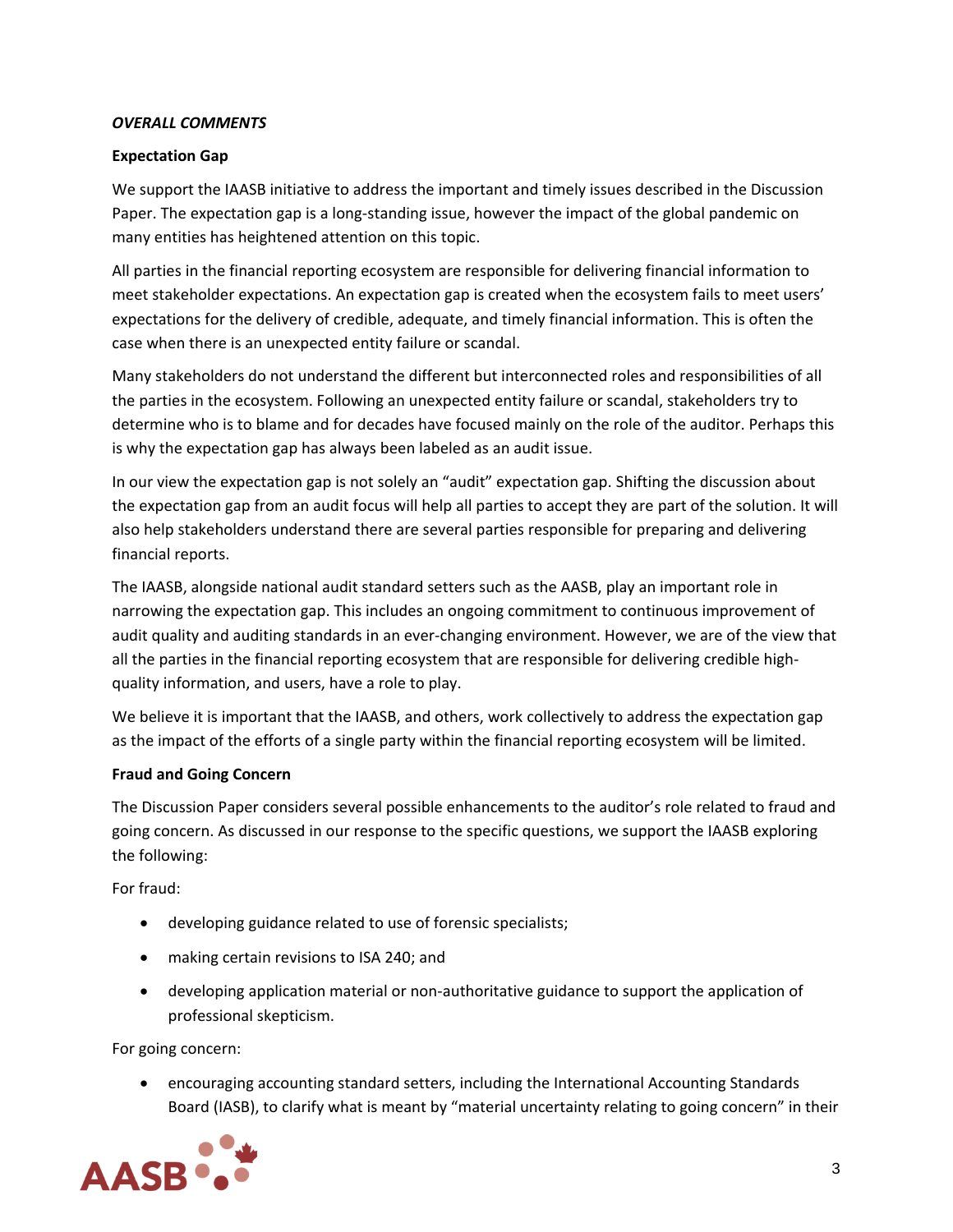financial reporting frameworks; and

• developing guidance for the auditor to enhance their ability to identify and assess going concern risks.

Finally, the IAASB will need to consider how any future enhancements are scalable for audits of lesscomplex entities (LCE). In doing so, we encourage the IAASB to carefully consider potential implementation challenges for LCE audits.

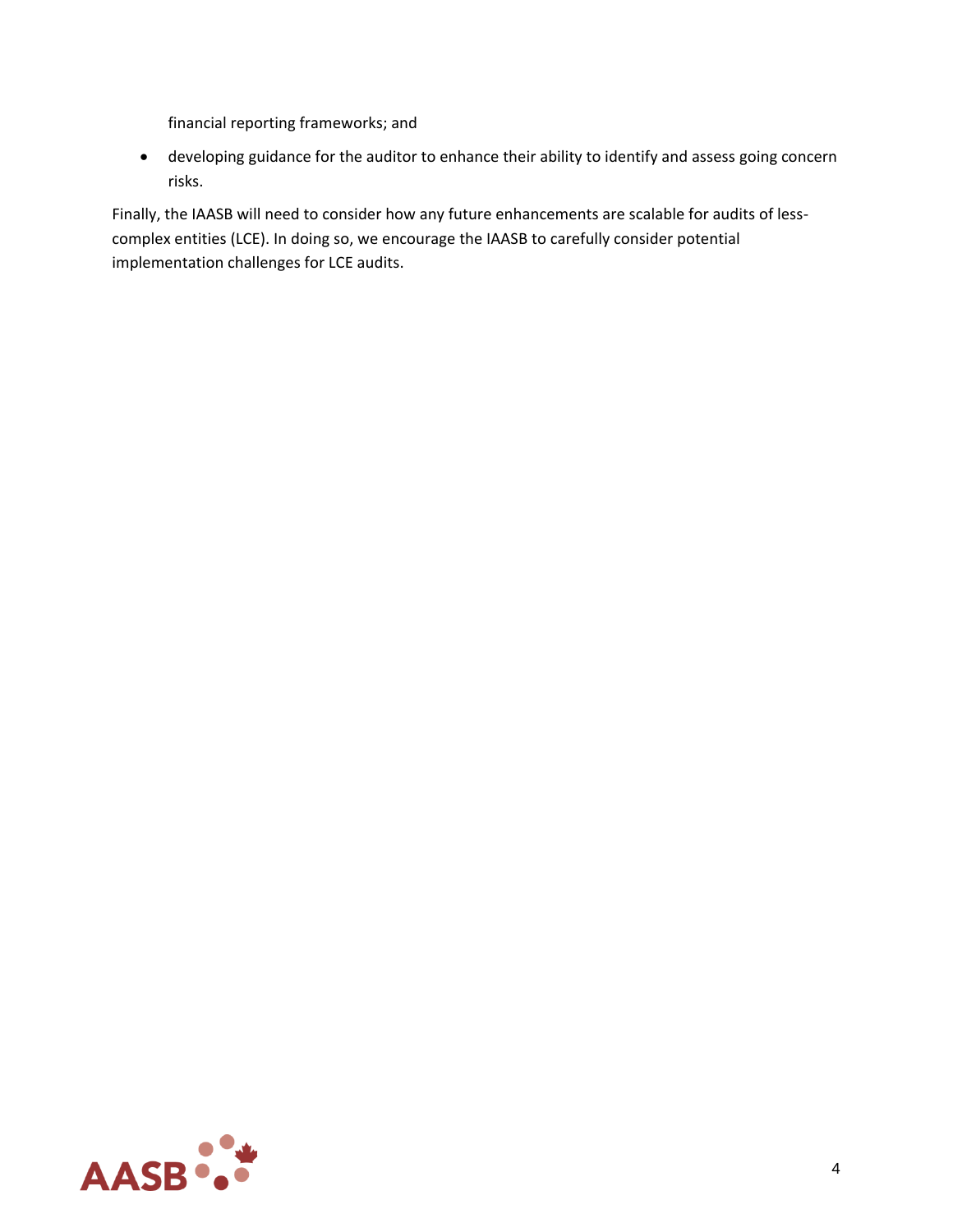#### *RESPONSES TO SPECIFIC QUESTIONS*

# **Q1***.* **(a) What do you think is the main cause of the expectation gap relating to fraud and going concern in an audit of financial statements?**

#### **What our stakeholders told us**

#### Fraud

Our stakeholders had mixed views on the main cause of the expectation gap as it relates to fraud. They identified causes within each of the Discussion Paper's defined sub-components of the expectation gap (knowledge, performance, and evolution) and in many cases they were of the view that the cause related to more than one sub-component.

#### *Knowledge gap*

Many stakeholders were of the view the expectation gap was primarily driven by a lack of understanding by financial statement users of the role of each party in the financial reporting ecosystem, including that of the auditor.

#### *Performance gap*

Some stakeholders, primarily those that were not practitioners, indicated the expectation gap was caused by the auditor failing to fulfill the requirements in audit standards, or that the requirements in ISA 240 are not robust enough. In one instance, a financial statement user pointed to findings from fraud scandals that they believe indicate the auditor failed to perform their responsibilities.

## *Evolution gap*

The majority of stakeholders felt auditors could do more in response to the ever-changing tools and techniques that fraudsters use in perpetrating fraud, including new technologies. They indicated that fraud was the area with the most opportunity, and in some cases, most need, for the auditor's role to evolve.

#### Going Concern

Like the views expressed for fraud, stakeholders acknowledged that there was a lack of understanding by users of the role of each party within the financial reporting ecosystem.

Stakeholders emphasized that the role of certain parties in the financial reporting ecosystem, specifically the entity and its management, cannot be ignored. They expressed a view that management's role and responsibilities need to evolve before more can be expected of the auditor.

As it relates to the role of the auditor, they believed that limited revisions to audit standards are needed, and such revisions would mainly be responsive to changes in management's role and responsibilities, and changes to requirements in accounting frameworks.

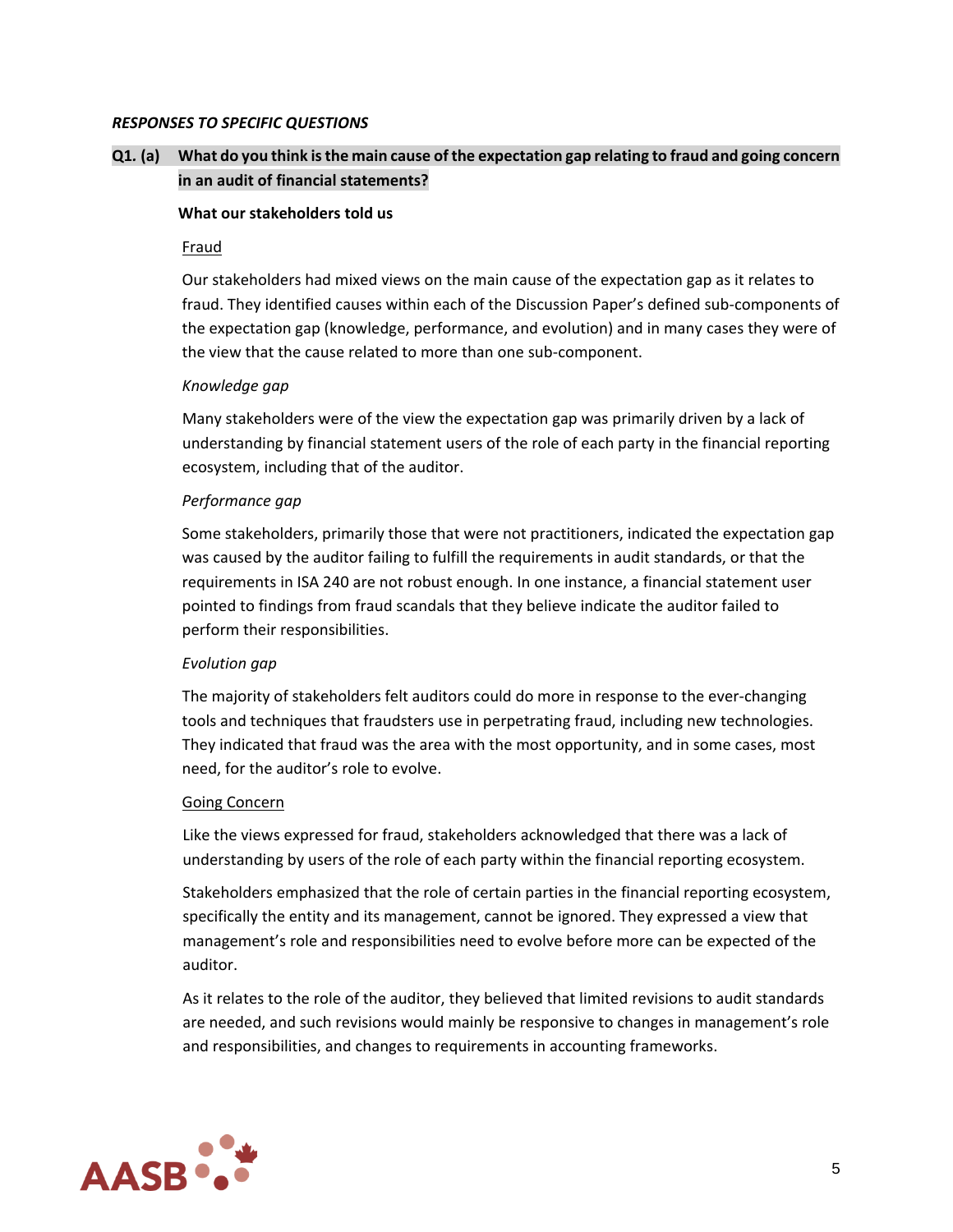#### Other comments

Our stakeholders cautioned against putting too much emphasis on any one sub-component of the expectation gap. In their opinion, some actions focused on narrowing the evolution gap may result in an increase in the knowledge gap. For example, expanding the involvement of forensic specialists may result in users having heightened expectations of the audit which may widen the expectation gap.

## **AASB views and recommendation**

We used the Discussion Paper's breakdown of the expectation gap by sub-components (i.e., knowledge, performance, evolution etc.) when engaging with our stakeholders during consultations. However, we did not find the sub-components helpful in developing our views and recommendations. The sub-components were interpreted by stakeholders based on their understanding of the role of each party in the financial reporting ecosystem and therefore lacked consistency.

In our view, there is no one main cause of the expectation gap, but rather, several interconnected factors/causes.

This view is evidenced by the fact that our stakeholders did not agree on a main cause, expressing varying views. The only item our stakeholders all agreed on was that it is not just the auditor that needs to implement actions to narrow the expectation gap.

We believe that all parties within the financial reporting ecosystem must contribute to narrowing the gap through undertaking actions such as those outlined in our response to Q1(b). In our view, a collective effort by all parties is the only way to make a meaningful impact to narrow the expectation gap.

# **Q1***.* **(b) In your view, what could be done, by the IAASB and/or others (please specify), to narrow the expectation gap related to fraud and going concern in an audit of financial statements?**

## **What our stakeholders told us**

As it relates to a lack of understanding by financial statement users of the role played by each party in the financial reporting ecosystem, our stakeholders struggled with what actions, if any, could be taken to make meaningful progress.

Regulators questioned the value of focusing efforts on this lack of understanding, expressing concerns that it would be a distraction from actions which could be taken to support the evolution of the auditor's role. Other stakeholders felt this lack of understanding by users cannot be ignored as it will continue to hurt the audit profession. They also had the view that without addressing the lack of understanding, it may undermine efforts for the profession to evolve (i.e., widen the expectation gap).

On balance, stakeholders agreed that it was worthwhile that additional effort be put into educating financial statement users on the roles of all parties in the financial reporting

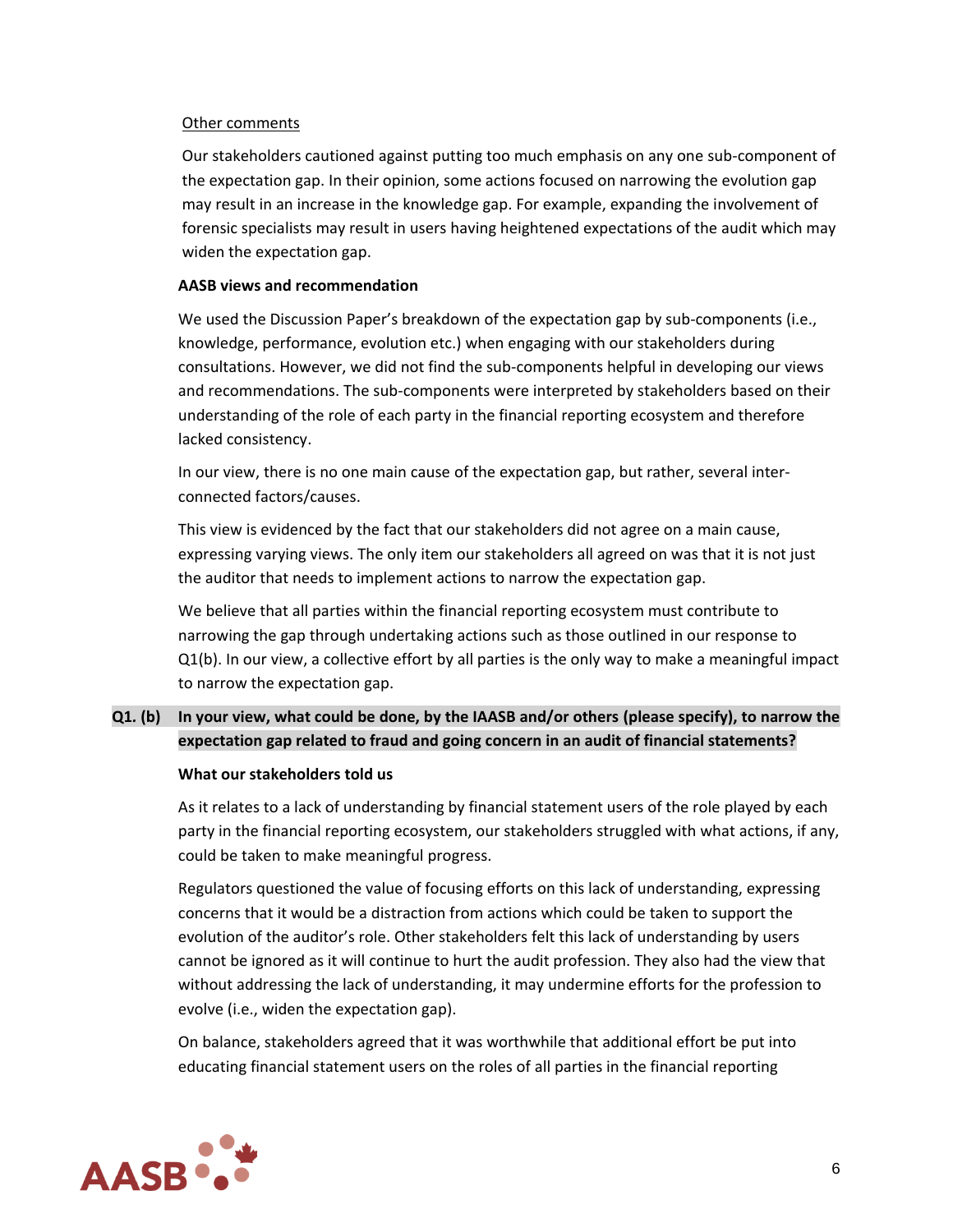ecosystem. This includes a role for the accounting profession to assist in educating stakeholders on each party's respective role.

In addition to the role of education in narrowing the expectation gap, our stakeholders raised certain other specific actions that they felt could be taken by each of the parties within the financial reporting ecosystem.

## Entity and its Management

Our stakeholders acknowledged that the entity and its management play a foundational role for both fraud prevention and assessing and disclosing the entity's ability to continue as a going concern. As such, many felt that management's actions could have the most significant impact in narrowing the expectation gap.

When asked about the entity and management's role regarding going concern, stakeholders were of the view that management should be required to conduct a more in-depth going concern analysis, which would in turn support more robust disclosure within financial statements.

As it relates to fraud, stakeholders emphasized the importance of an entity's anti-fraud procedures/controls and the overall tone at the top of the organization in reducing the opportunity for fraud and improving fraud detection. As such, stakeholders supported additional requirements for management to develop and implement anti-fraud procedures and controls within their organization.

Finally, some stakeholders highlighted that the Discussion Paper did not include internal audit in the financial reporting ecosystem discussion. Internal audit plays a unique role within some organizations. Several stakeholders felt internal audit could be a starting point in addressing the need for enhancements as it relates to fraud controls and detection. For example, an entity's internal audit function could include enhanced responsibilities to review and assess anti-fraud procedures and controls.

## Boards and Audit Committees

Our stakeholders emphasized the important leadership role that boards and audit committees (also referred to as those charged with governance) have over the entity and its management.

Stakeholders raised concerns over a perceived lack of accountability of those in oversight roles as to whether they are appropriately fulfilling their responsibilities. Some possible actions to address the lack of accountability include:

- Composition and training Introducing requirements for minimum skills and training to ensure boards and audit committees have the appropriate knowledge and expertise to perform their responsibilities; and
- External reporting Exploring whether those charged with governance should externally report on their actions to fulfill their obligations.

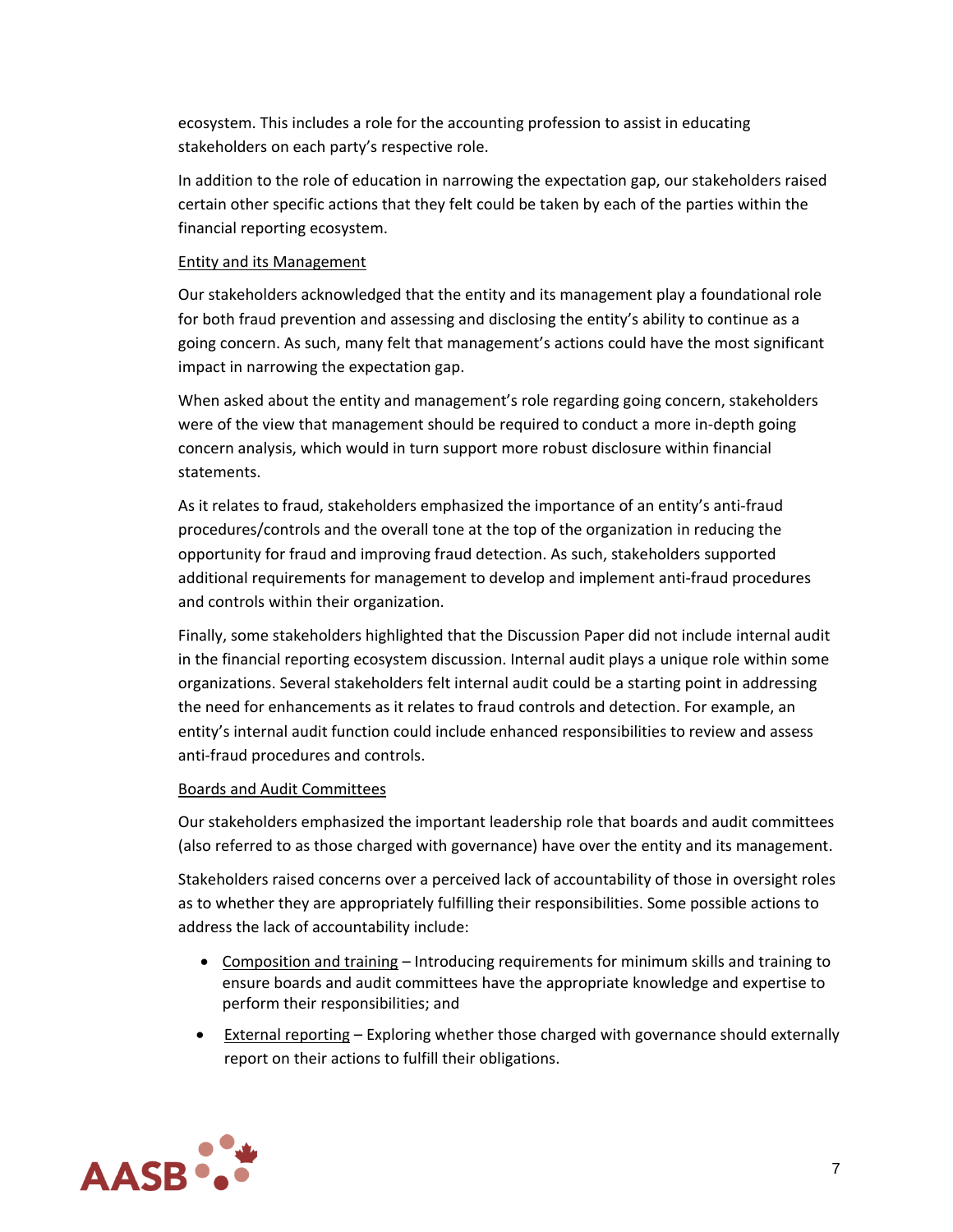## External Auditors

Please refer to responses to questions 2 and 3 for ways in which our stakeholders felt the expectation gap could be narrowed by external auditors.

## Regulators

Our stakeholders acknowledged that regulators, including auditor oversight bodies, play a key role in ensuring the accountability of entity management and directors, and auditors. Stakeholders emphasized that regulators need to consider whether additional or enhanced rules and regulations are necessary to narrow the expectation gap.

## Standard-Setters

Stakeholders believe there are actions that accounting standard setters could take in enhancing management's going concern analysis and disclosure, as noted above and in the response to question 3(a).

Please refer to responses to questions 2 and 3 for ways in which our stakeholders felt the expectation gap could be narrowed by the IAASB.

## **AASB views and recommendation**

We believe that all parties within the financial reporting ecosystem have a role to play in narrowing the expectation gap.

Many of our stakeholders acknowledged the long-standing challenges around the expectation gap. We believe this is largely because all parties need to recognize that they not only have a role to play but also need to commit to working collaboratively towards a solution.

As a first step, we believe all parties can assist in the education of users of financial information on the role of each party within the financial reporting ecosystem. In our view, if we are unable to help users better understand everyone's role, there will be a limit in the progress that can be made in narrowing the expectation gap.

For example, as it relates to the IAASB's role, we support its continued efforts, including through the Discussion Paper, to highlight and discuss the expectation gap and the roles of each of the parties in the financial reporting ecosystem. As a next step, the IAASB could consider whether there is further outreach it can undertake to educate financial statement users.

In addition to educating financial statement users, we recommend the following additional actions which could be explored by each of the parties within the financial reporting ecosystem. However, in doing so, we acknowledge that each stakeholder group may wish to perform their own analysis to determine if these actions will be effective in narrowing the expectation gap.

# The Entity and its Management

We agree with our stakeholders that an entity and its management play a foundational role for fraud prevention and assessing and disclosing an entity's ability to continue as a going concern.

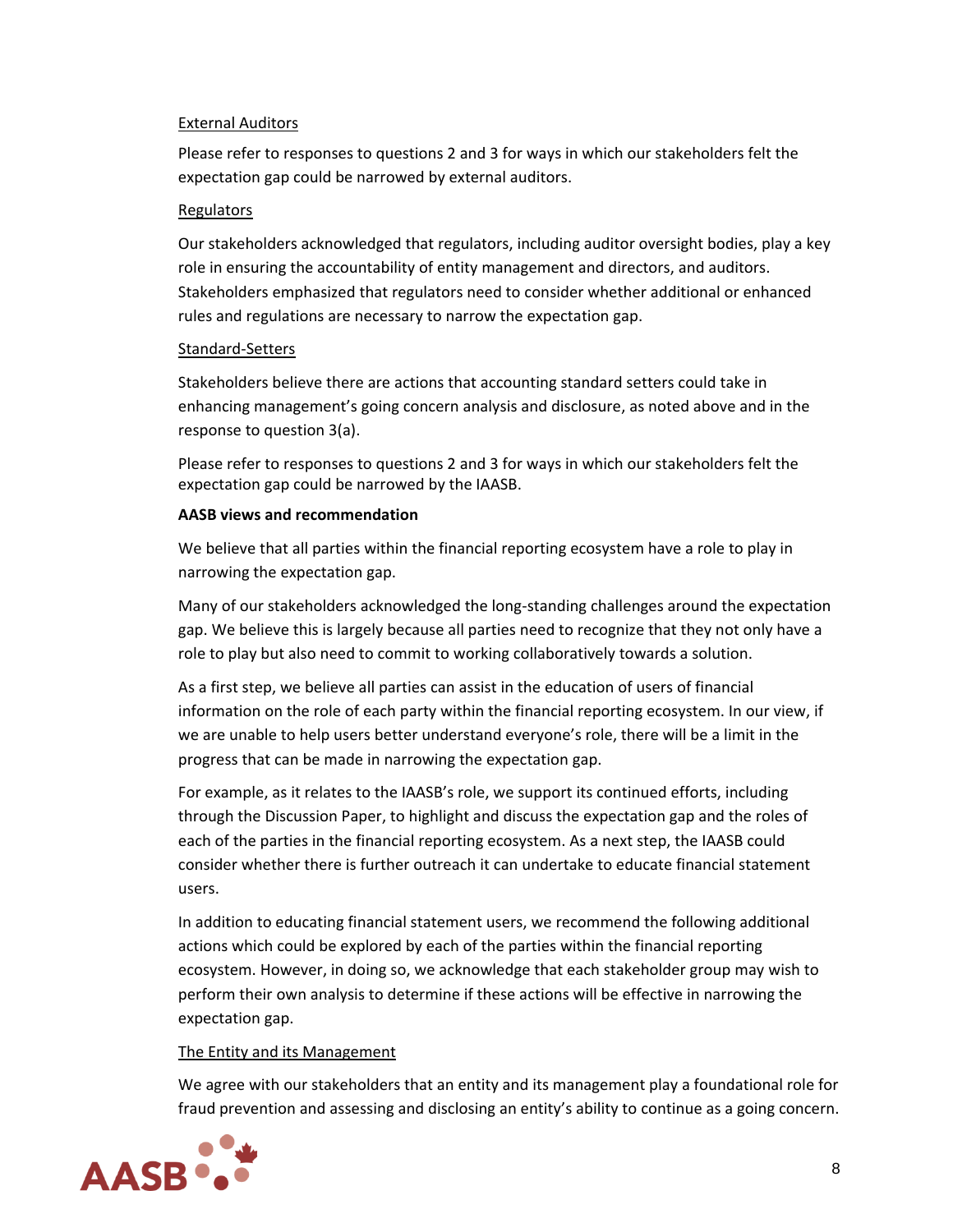We encourage the IAASB to consider working with relevant parties to promote more robust going concern assessments and financial statement disclosures by management, through financial reporting framework requirements.

In our view, an entity's internal controls are an important first line of defense in the prevention and detection of fraud. We support exploring whether additional requirements should be imposed on management and directors to enhance the entity's anti-fraud procedures and controls. This could include consideration by regulators of whether internal control reporting requirements, similar to the Sarbanes Oxley Act in the United States, should be required.

Finally, we agree with our stakeholders that the role of internal audit in narrowing the expectation gap should be explored. The IAASB could consider whether there are internal audit organizations they could engage to discuss what specific enhancements could be made to the roles and responsibilities of the internal auditor, and where appropriate, how those actions might be leveraged by the external auditor.

#### Boards and Audit Committees

We think it is important that additional requirements be put in place around board and audit committee composition and training. In our view, there should be minimum requirements in these areas to ensure that all boards/audit committees have the appropriate skills to fulfill their responsibilities.

Additionally, we support exploring a requirement for those charged with governance to externally report how they met their oversight responsibilities.

## External Auditors

Please refer to actions set out in response to questions 2 and 3.

## **Regulators**

All regulators have an important role in establishing and enforcing their requirements.

Consistent with the view of our stakeholders, regulators need to consider whether additional or enhanced rules and regulations are required that will assist in narrowing the expectation gap. For example, securities and prudential regulators may conclude there is merit in establishing requirements for entities to implement additional procedures and controls to prevent and detect fraud.

## Standard-Setters

We support accounting standard-setters exploring the development of additional requirements or guidance around management's going concern analysis and disclosure, including those outlined in our response to question 3(a).

As it relates to the role of the IAASB, please refer to actions set out in response to questions 2 and 3.

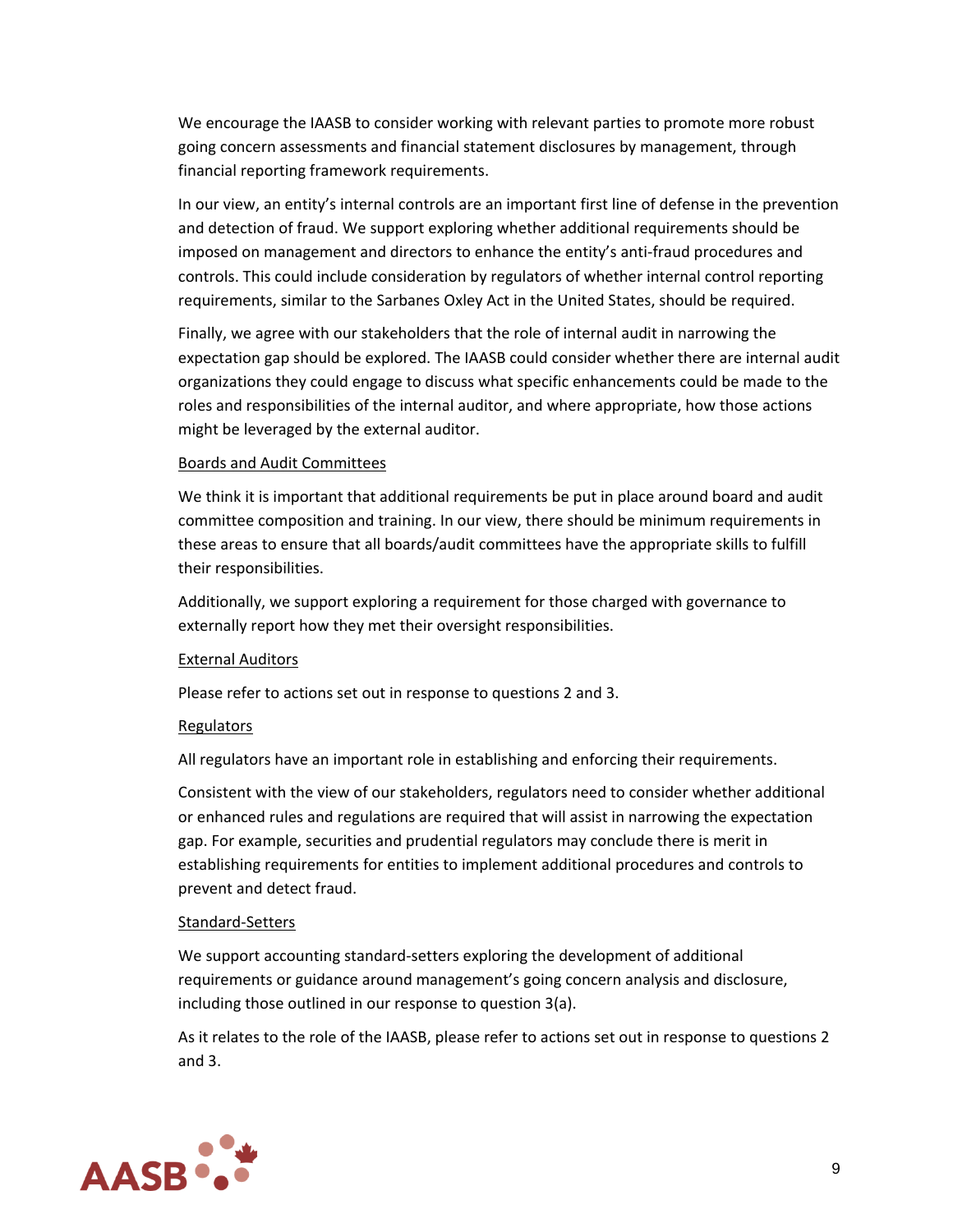Additionally, should stakeholders action the enhancements proposed in the above paragraphs, there may be a follow-on action for the IAASB to develop or amend standards to enable external auditors, where requested, to provide assurance on additional information, processes and controls. For example, if regulators require management to design, implement and report on compliance with a system of internal controls for the prevention and detection of fraud, there may be a need for assurance to be provided on the compliance report.

# **Q2***.* **(a) Should the auditor have enhanced or more requirements with regard to fraud in an audit of financial statements? If yes, in what areas?**

## **Increased Use of Forensic Specialists or Other Relevant Specialists**

#### **What our stakeholders told us**

Practitioners and those charged with governance believe a requirement to use forensic specialists on all audit engagements may increase the expectation gap because users may believe that a forensic audit was conducted. While practitioners agree that involving forensic specialists in the audit would enhance audit procedures related to fraud risks, they support the flexibility provided in the extant standard where this decision is left to the practitioner's professional judgment, rather than such involvement being mandated. Scalability concerns were also raised by practitioners since there are limited forensic specialists available and their cost may be difficult to rationalize on small audits.

Regulators were the only group that supported requiring involvement of forensic specialists. They believe this specialized skillset is needed on the audit team and since audits already involve many experts, this is another area where an expert should be required to be involved.

## **AASB views and recommendation**

We support the flexibility currently provided in the standard for the auditor to apply their professional judgment when determining how to respond to identified fraud risks. As is the case for the involvement of any expert in an audit, involvement of forensic specialists should not be mandated. The involvement of a fraud specialist should be based on the fraud risks identified in the engagement and potential consequences of a fraud.

However, we believe involvement of forensic specialists in risk assessment should be encouraged. Initial academic research shows that involving forensic specialists in the risk assessment process helps the auditor focus their efforts and leads to efficiency gains which largely compensate for the increased cost associated with consulting a forensic specialist<sup>1</sup>.

Also, we believe audit quality could be enhanced through fraud training for auditors, and guidance on the use of forensic specialists. We encourage the IAASB to consider:

• Developing guidance on when it is appropriate to involve forensic specialists and what type of procedures they can assist with - Academic research indicates that auditors

<sup>1</sup> Stephen Kwaku Asare and Arnold M. Wright (2018) Field Evidence about Auditor's Experiences in Consulting with Forensic Specialists; Behavioral Research in Accounting Vol. 30(1) pp.1-25.

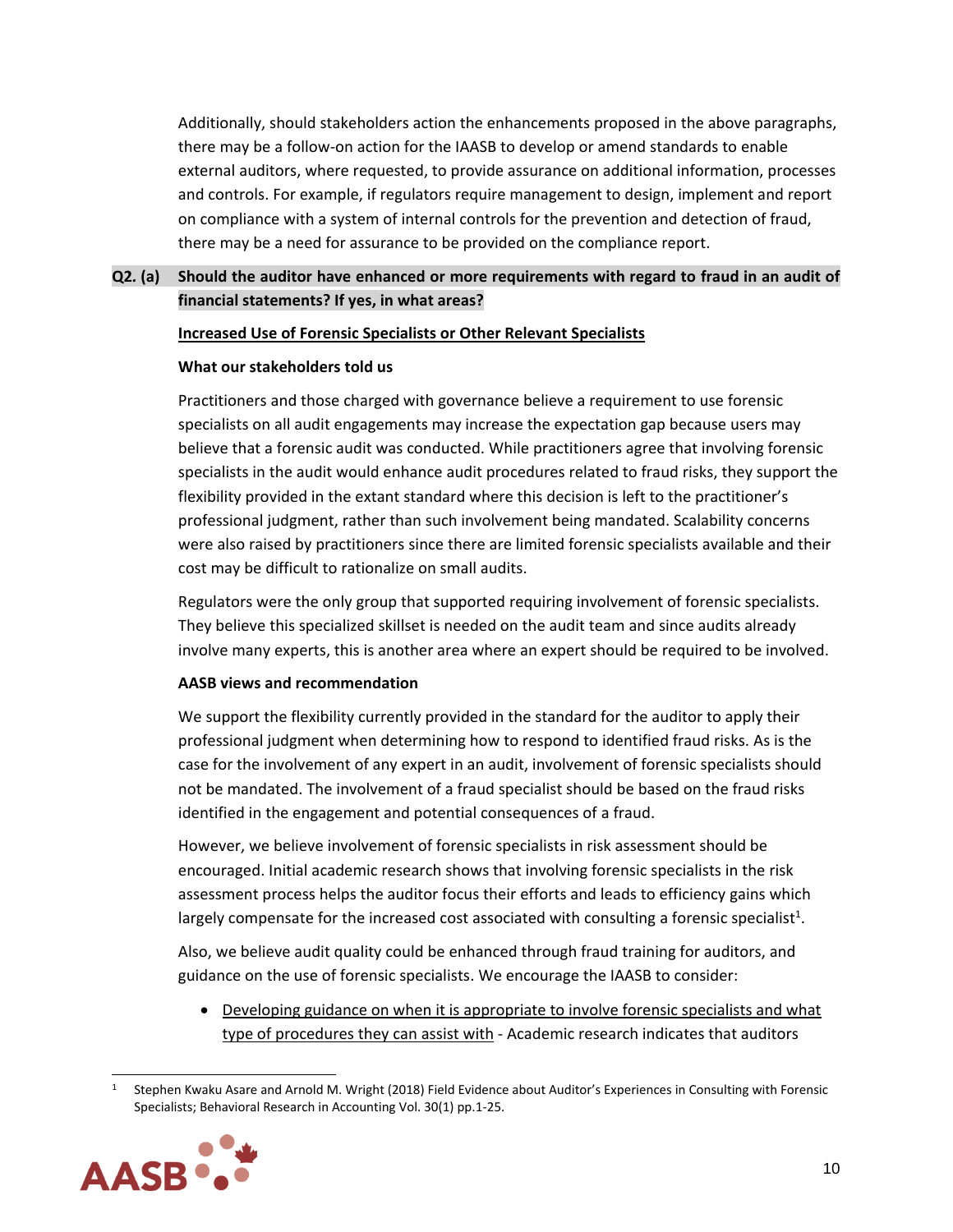could benefit from some assistance with identifying risk factors related to fraud<sup>2</sup>, and as well, auditors struggle with how to respond to those risks<sup>3</sup>. Using forensic specialists to assist auditors with these steps would enhance the audit procedures related to fraud risks conducted on the engagement. Providing guidance on when to involve forensic specialists in the audit would aid in building consistency in the type of audit procedures conducted and encourage their use at appropriate phases of the audit; and

• Encouraging educational institutions and professional bodies to require additional fraud training for auditors – Requiring specific fraud training, as well as how to utilize data analytics to conduct audit procedures related to fraud would enhance an auditor's skillset. There is also an opportunity for auditors to learn how to utilize forensic tools and techniques on financial data since there are similarities in application. The IAASB should encourage educational institutions and professional bodies to add fraud courses to certification requirements for auditors.

## **Enhanced Quality Control Requirements**

#### **What our stakeholders told us**

Although practitioners are cautious of adding another "checklist" type procedure, they are willing to explore enhancing quality control review requirements. Evidence is required from jurisdictions that have enhanced procedures to demonstrate there has been a positive impact on the auditor's ability to identify and address fraud risks in the audit. Practitioners recognize this enhancement could be easier to implement compared to the other suggested enhancements discussed in the Discussion Paper since it enhances an existing process rather than creating a new process. Regulators were also supportive of this option since the framework already exists to incorporate additional quality control review procedures and they can be targeted based on the fraud risk profile of the entity.

#### **AASB views and recommendation**

It is not clear whether introducing specific quality control review requirements related to fraud would result in better identification of fraud risks and appropriate design of procedures to respond to those risks. However, in principle, quality control review requirements could enhance the audit, for example, through focused discussions about the judgments made in developing appropriate responses when fraud risks are identified. The engagement quality reviewer could hold discussions about the engagement team's conclusions regarding fraud risk areas and the audit procedures planned to address those risks, including the decision of whether to use a forensic specialist. In exploring this enhancement, we recommend the IAASB examine whether the Japanese fraud standard has enhanced audit quality.

<sup>3</sup> Bauer, Hillison, Peecher, and Pomeroy *(2019*) Revising Audit Plans to Address Fraud Risks: A Case of "Do as I Advise, Not as I Do"?



<sup>2</sup> Jacqueline S. Hammersley, Karla M. Johnstone, and Kathryn Kadous (*2011*) How Do Audit Seniors Respond to Heightened Fraud Risk? AUDITING: A Journal of Practice & Theory 30(3) pp. 81-101.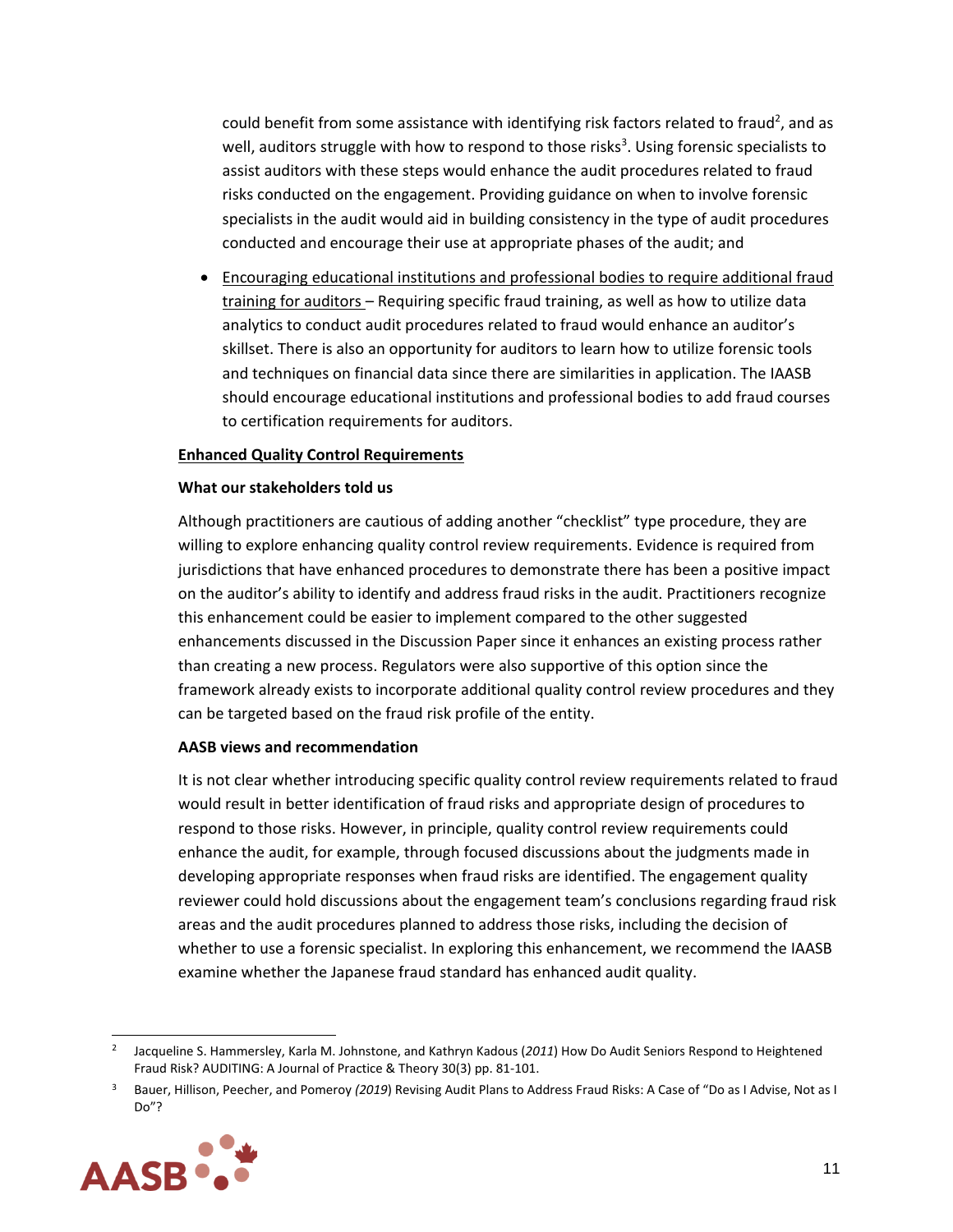## **Revisions to ISA 240**

#### **What our stakeholders told us**

During our outreach, we heard concerns regarding several sections and requirements in ISA 240.

## Responsibility for the prevention and detection of fraud

Regulators are concerned that the tone set in the introduction of ISA 240 negates the auditor's responsibilities related to fraud. Specifically, paragraph 5 of ISA 240 notes the inherent limitations of an audit, stating that while the audit may be properly planned and performed, some material misstatements may not be detected. Regulators believe this statement and others in the introduction section of ISA 240, downplay the responsibility that auditors have for the detection of fraud by stating right from the beginning that fraud may go undetected.

## Rebuttable presumption related to fraud risks over revenue

Practitioners questioned whether the presumption of fraud over revenue continues to be appropriate. Some practitioners commented that in many cases, this presumption results in auditors spending an undue amount of time designing and performing fraud procedures in areas where for many entities the risks are not high because of the nature of the business. On the other hand, regulators are concerned that auditors are rebutting this presumption too often.

## Unpredictability of audit procedures

Regulators expressed concern that auditors tend to use the same audit procedures year over year when addressing fraud. They believe that when audit procedures become predictable, they may be ineffective in identifying efforts to conceal fraudulent financial reporting. Practitioners are concerned that if the standard provides a list of procedures to explain how to introduce unpredictability, it may result in a checklist approach and negate the purpose of the procedures.

## Nature and extent of journal entry testing

Feedback from stakeholders suggests some auditors do not understand the purpose of journal entry testing. Practitioners indicated that there is inconsistency in practice in how journal entry testing is tailored based on the fraud risks identified in the audit, and the extent of testing required. Practitioners are seeking clarity regarding these matters, including whether a riskbased approach is appropriate when conducting journal entry testing. Stakeholders also believe the standard could be updated to recognize the use of audit analytics when conducting journal entry testing.

## Updates to the Appendices

Stakeholders believe Appendix 1 and 2 in ISA 240 should be updated to better reflect current business practices. Also, practitioners believe examples of how audit analytics could be used to address fraud risks should be added to Appendix 2.

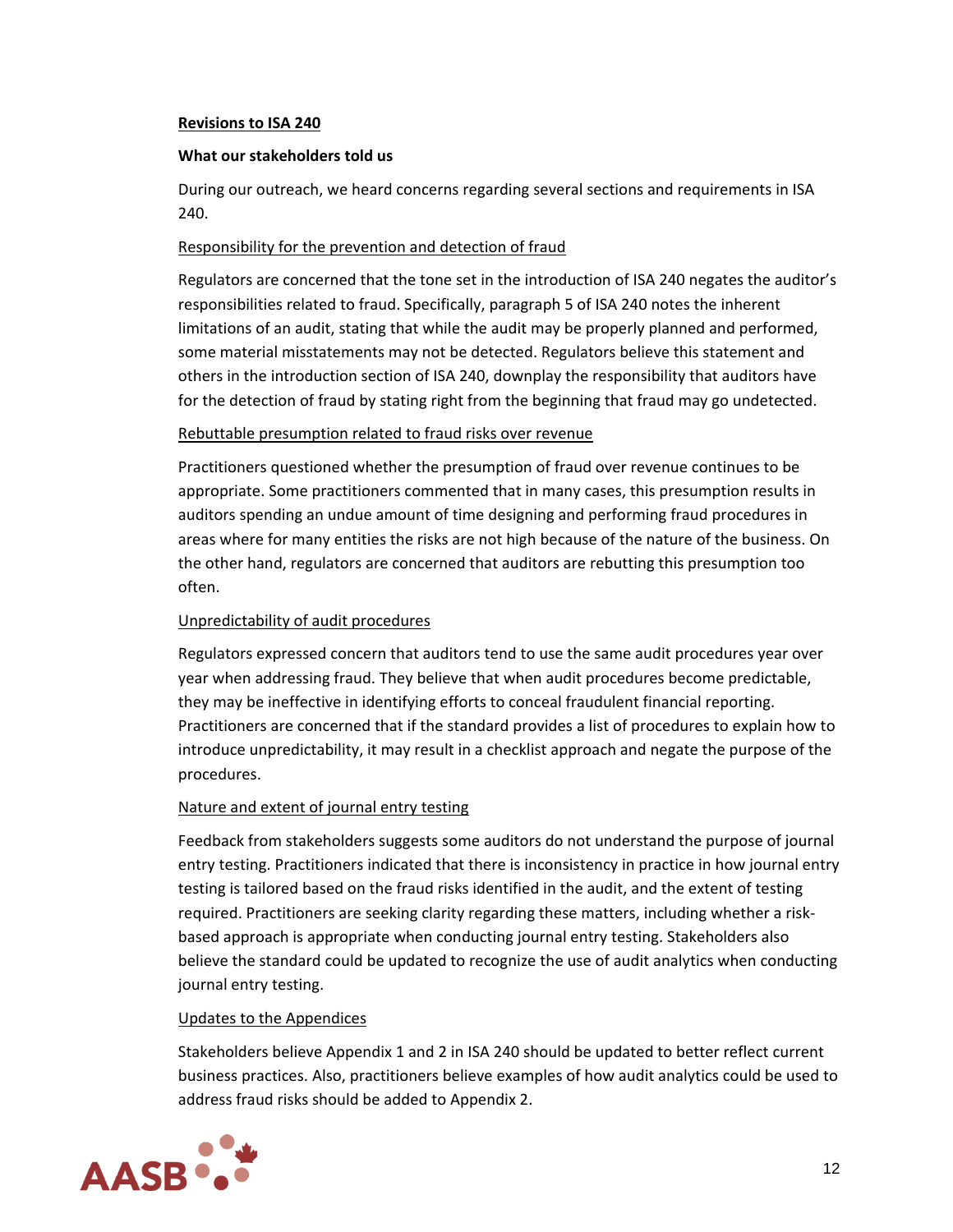#### **AASB views and recommendation**

#### Responsibility for the prevention and detection of fraud

We recognize it is important for ISA 240 to outline the challenges auditors face in identifying fraud, however the introduction to the standard could be enhanced to explain how the requirements provide the basis for the auditor to fulfill their responsibilities related to fraud. This could be achieved by clearly articulating the auditor's responsibilities related to material fraud in the introduction. The extant material explaining what difficulties the auditor may face could be moved to application material. This would help to strengthen the tone of the standard.

#### Rebuttable presumption related to fraud risks over revenue

Based on stakeholder feedback, we believe research is needed to determine whether the fraud presumption related to revenue continues to be appropriate. Focusing time on this area when it is not always relevant to an audit leads to inefficiencies.

Also, additional application material is needed to clarify how auditors determine when it may be appropriate to rebut this presumption, for example, by providing factors to consider. Use of these factors to decide when to rebut the presumption will help to build consistency. The standard could also provide more and better examples of when it may be appropriate to rebut this presumption since the current example in paragraph A31 of ISA 240, in our view, is simplistic.

## Unpredictability of audit procedures

We recognize that paragraph A37 of ISA 240 explains why elements of unpredictability are important. However, we believe that application material could be added to explain how audit procedures can be modified to introduce unpredictability based on the fraud risks identified at the financial statement or assertion level. For example, adding application material related to auditing accounting estimates, since they can often represent fraud risks when significant judgment is involved. Also, examples should be added to highlight how auditors of smaller entities can tailor audit procedures to make them less predictable. Generally, there is less opportunity to introduce unpredictability on smaller audits given there is less opportunity to adjust the timing of audit procedures or perform procedures at different locations, as suggested in paragraph A37 of ISA 240.

While we agree that auditors would benefit from examples that incorporate an element of unpredictability, we also share our stakeholders' view that providing a list of procedures may result in a checklist approach and reduce the element of unpredictability. It may be constructive to expand on the examples in the standard, as well as develop non-authoritative guidance that contains case studies. Fraud cases could be used to illustrate how unpredictability can be introduced in audit procedures. Academic research has shown that

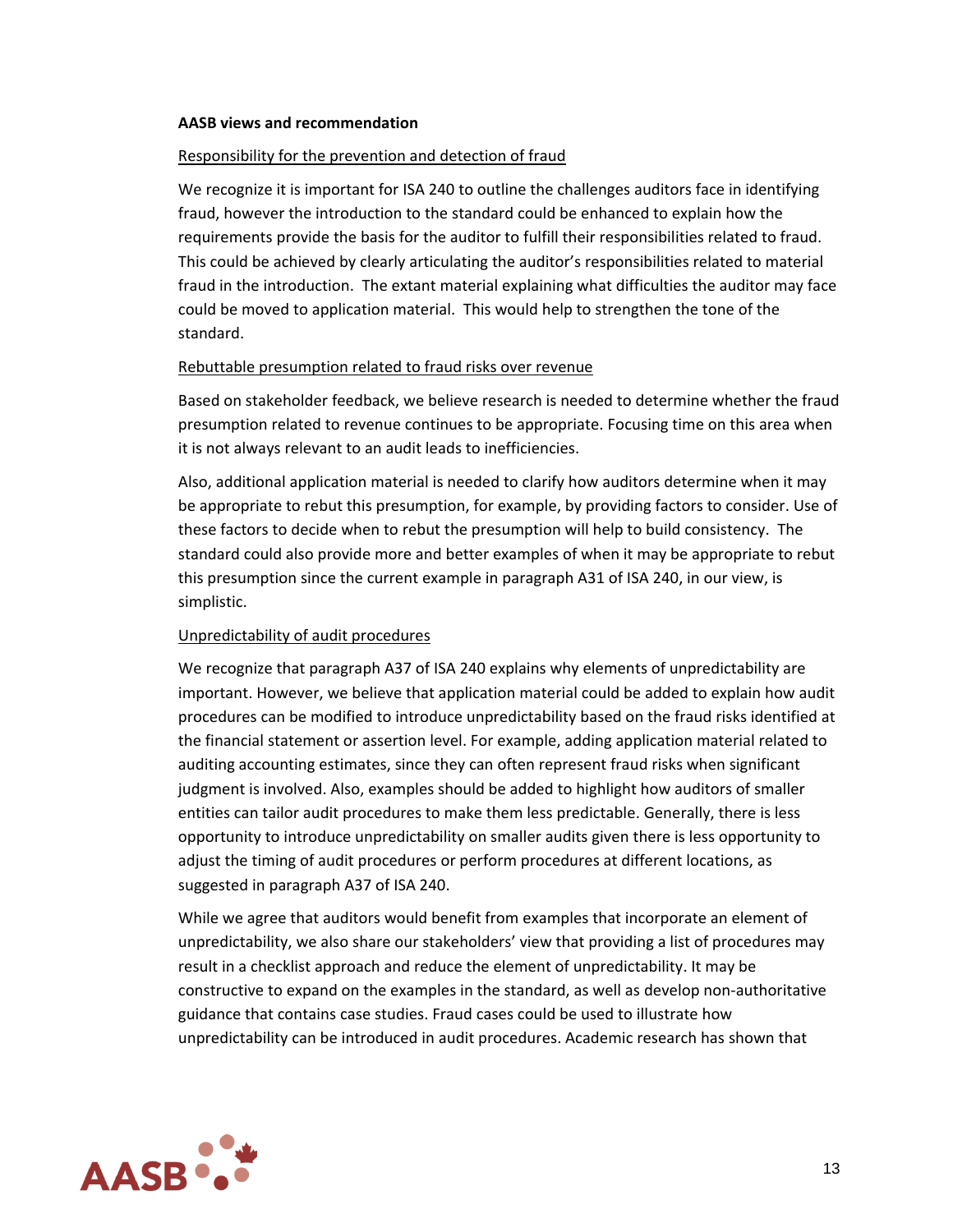reading fraud stories can help auditors develop better knowledge of fraud versus using checklists<sup>4</sup>. Use of examples and case studies can help to build this knowledge.

## Nature and extent of journal entry testing

We and our stakeholders believe ISA 240 could better explain the objective of journal entry testing and how it can be used to address fraud risks in addition to those involving management override.

In addition, auditors are using technology to analyze large sets of financial data, as well as exploring the application of artificial intelligence in their audit procedures. The IAASB should consider developing non-authoritative guidance to explain how audit analytics may be used in journal entry testing and provide examples to illustrate how testing can be tailored to address identified fraud risks.

## Updates to the Appendices

We support our stakeholders' recommendation that Appendix 1 and 2 in ISA 240 should be updated. Appendix 1 should consider whether some fraud risk factors, such as management incentives, require additional emphasis in order to help auditors focus their work. Also, new examples could be added to Appendix 2 to illustrate how audit analytics can be used to address fraud risks.

## **Additional Focus on Non-material Fraud**

## **What our stakeholders told us**

Stakeholders reinforced that preventing, detecting, and investigating fraud is the responsibility of the entity. The extant requirement for the auditor to evaluate all misstatements identified during the audit for whether there is any indication of fraud continues to be appropriate and sufficient. Stakeholders pointed out that it would not be appropriate to expect the auditor to conduct audit procedures to identify non-material fraud since this does not align with the objective of the audit.

# **AASB views and recommendation**

We support the requirements in paragraphs 36 and 37 of ISA 240. Under these requirements, an auditor is required to evaluate whether identified misstatements are indicative of fraud; and when misstatements are identified, whether material or not, to reevaluate the assessment of the risks of material misstatement due to fraud and the resulting impact on the nature, timing and extent of audit procedures. We do not support additional focus on the auditor identifying non-material fraud during the audit because we believe paragraphs 36 and 37 are sufficient to guide auditors in assessing identified misstatements for fraud.

**<sup>4</sup>** James L. [Bierstaker,](javascript:;) Denise [Hanes-Downey;](javascript:;) [Jacob](javascript:;) M. Rose and Jay C. [Thibodeau](javascript:;) (2018);Effects of Stories and Checklist Decision Aids on Knowledge Structure Development and Auditor Judgment;*Journal of Information Systems*; v32, Issue2: p.1–24.

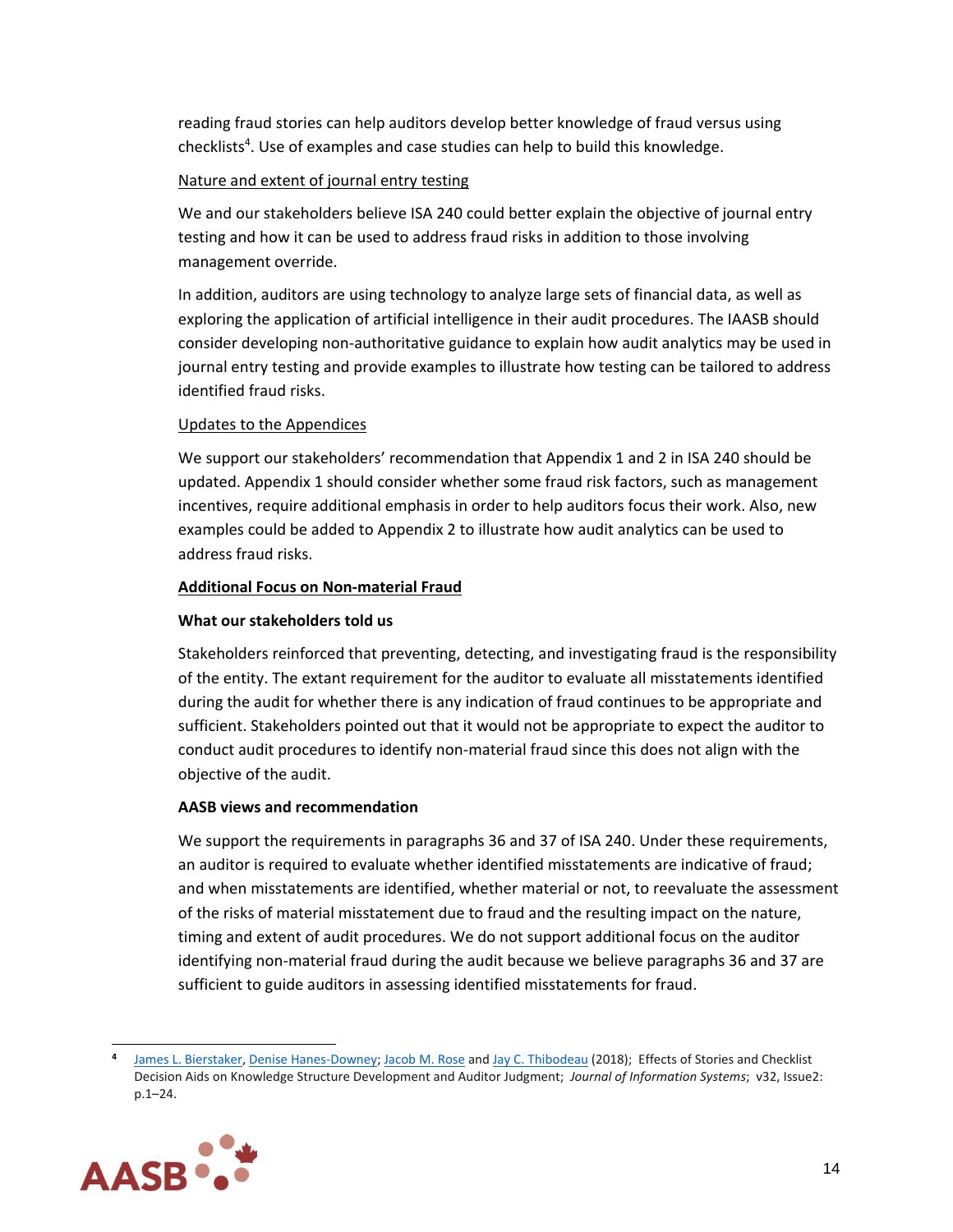## **Auditor's Responsibilities with Respect to Third-party Fraud**

We understand third-party fraud can refer to:

- fraud involving third parties that is material to the financial statements (e.g., supplier sending invoices that add up to a material amount for services not rendered);
- fraud involving third parties that is not material to the financial statements (e.g., supplier sending an invoice that is not material for services not rendered); and
- fraud involving third parties that does not have a direct impact on the financial statements but may have a reputational or operational risk to the entity (e.g., cyberattack to steal customer data).

## **What our stakeholders told us**

We and our stakeholders focused on the first type of third-party fraud noted above since this is within the current scope of ISA 240. Practitioners believe the requirements of the extant standard adequately consider the risks of third-party fraud as part of the risk assessment process. Practitioners explained that while ISA 240 does not contain specific requirements related to third-party fraud, it does include third-party fraud as part of the definition of fraud, and hence it should be considered by the auditor.

Those charged with governance were the only stakeholder group that supported exploring whether additional procedures should be considered related to third-party fraud that is not currently considered in the audit (third-party fraud that is not material or that does not have a direct impact on the financial statements). They believe there is an increased risk of third-party fraud due to changes in the business environment as a result of the COVID-19 pandemic and therefore additional focus by auditors on this risk area should be required.

# **AASB views and recommendation**

We do not believe the IAASB should explore further requirements related to the auditor's responsibilities for third-party fraud outside of that which is material to the financial statements. Primary responsibility for preventing and detecting fraud resides with management and those charged with governance. This responsibility includes safeguarding against cyber-attacks and other third-party fraud schemes.

From an auditor's perspective, the risk assessment process under ISA 315 requires the auditor to identify and assess risks of material misstatement due to error or fraud, including understanding the entity's system of internal controls. We believe the risk assessment process is sufficient and appropriate to identify fraud risks that are to be considered in relation to the audit of the financial statements. We believe it would be inappropriate to expand the scope of the financial statement audit by requiring the auditor to consider third-party fraud that is not material or does not have a direct impact on the financial statements.

However, practitioners have expressed the need for non-authoritative guidance to clarify the auditor's responsibilities in relation to third-party fraud, as required in the extant standard.

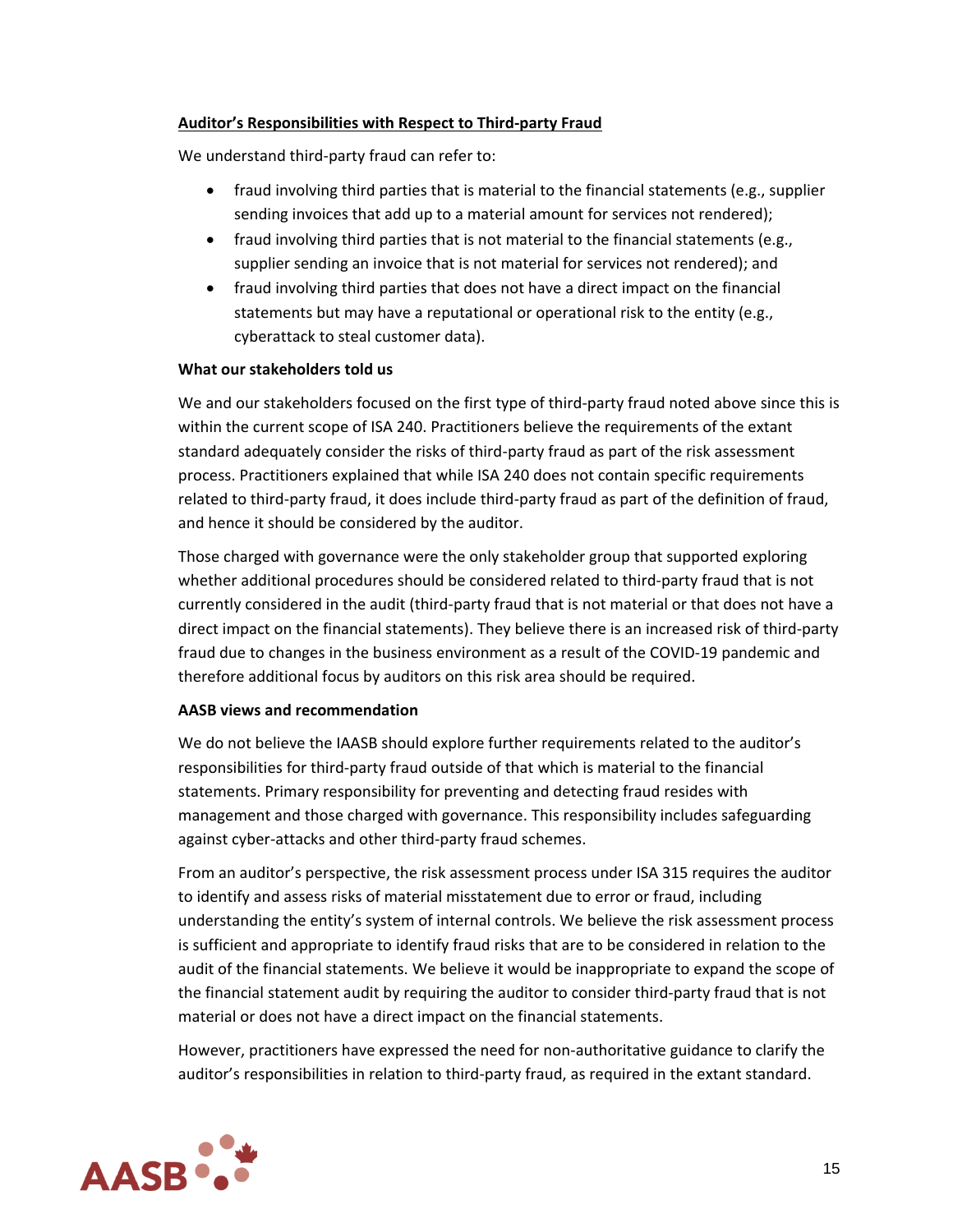Auditors struggle with how to address fraud risks that involve third parties and what audit procedures they can perform.

# **Q2***.* **(b) Is there a need for enhanced procedures only for certain entities or in specific circumstances? If yes,**

- **(i) For what types of entities or in what circumstances?**
- **(ii) What enhancements are needed?**
- **(iii) Should these changes be made within the ISAs or outside the scope of an audit (e.g., a different engagement? Please explain your answer.**

## **What our stakeholders told us**

Stakeholders indicated that they need more information on enhanced procedures before they are able to form a view as to their applicability to certain entities/specific circumstances and whether they would be within or outside the scope of an audit.

## **AASB views and recommendation**

We agree with our stakeholders that more information is needed on the enhanced procedures before we can form a view on how they should be applied. However, to the extent that the enhanced procedures fall within the scope of the audit, we are of the view that such procedures would need to align with the risk-based audit approach and the requirements of ISA 315.

# **Q2***.* **(c) Would requiring a "suspicious mindset" contribute to enhanced fraud identification when planning and performing the audit? Why or why not?**

# **What our stakeholders told us**

Stakeholders struggled to understand how the application of a "suspicious mindset" would enhance fraud identification. Stakeholders are concerned that having a suspicious mindset would mean a greater burden of proof when collecting audit evidence, and it could lead to onerous information demands on entities. There is also concern that a suspicious mindset would lead to an adversarial auditor-client relationship which would not be conducive to conducting an effective and efficient audit.

Stakeholders supported the concept of professional skepticism but were of the view that practitioners struggle with how to apply and document it.

## **AASB views and recommendation**

We do not support the concept of a "suspicious mindset". In our outreach, there was inconsistent interpretation by stakeholders as to what the concept meant since it has not been defined. We believe the concept of professional skepticism is appropriate when conducting an audit of financial statements.

We recommend the IAASB consider:

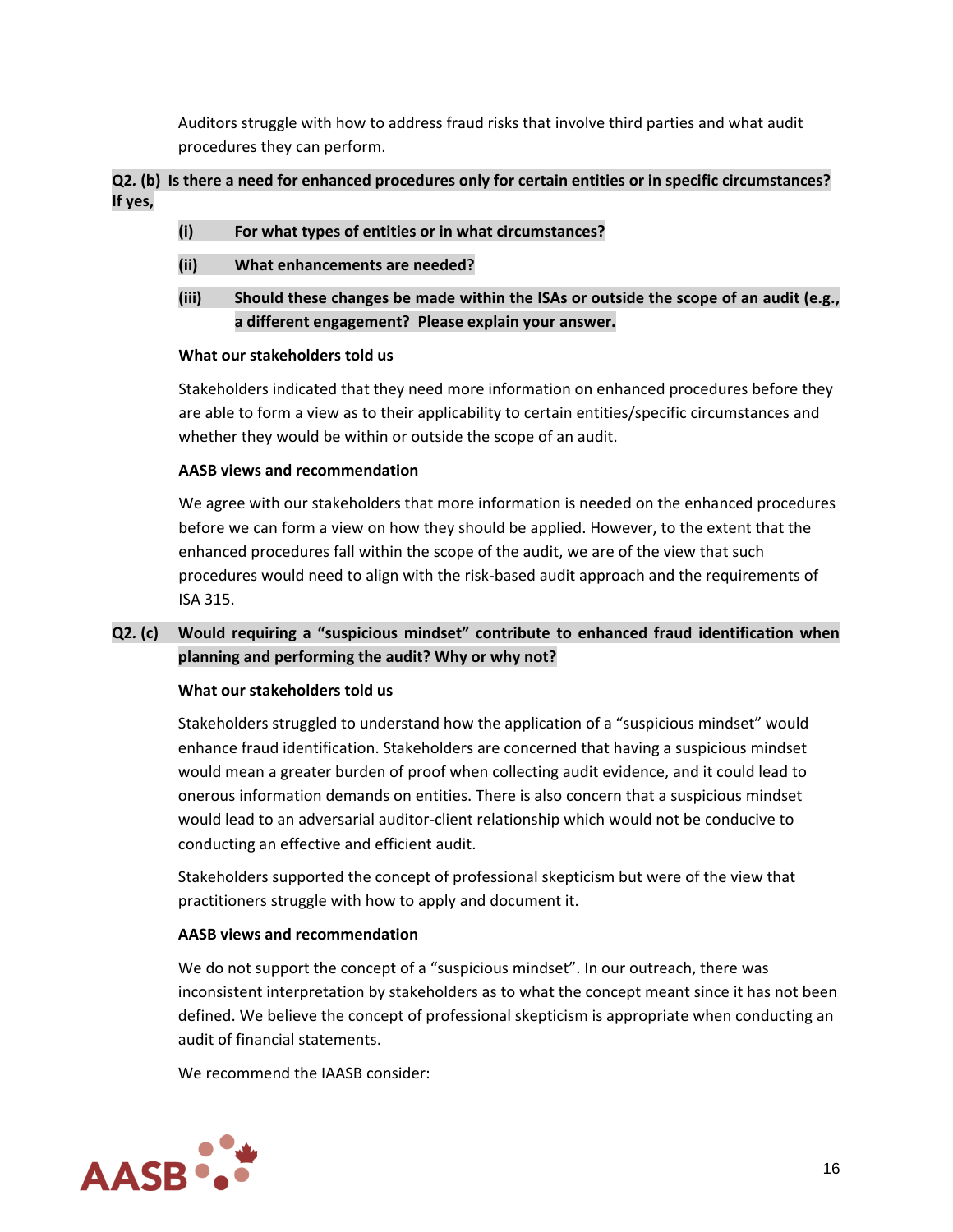- Adding application material to ISA 240 to explain how auditors can apply and document their application of professional skepticism in the audit - Professional judgment is required to appropriately apply professional skepticism in response to specific audit circumstances. Professional skepticism is a mindset held by the auditor and is used in assessing audit evidence. Additional training and guidance to assist auditors in developing this mindset would be beneficial.
- Developing non-authoritative guidance on how to apply professional skepticism in remote audits (when an audit is completed offsite) **-** The importance of professional skepticism is heightened in a remote audit environment because certain indicators of potential fraud (e.g., uncommon behaviour displayed by management) may be less apparent to the auditor.

# **Q2***.* **(d) Do you believe more transparency is needed about the auditor's work in relation to fraud in an audit of financial statements? If yes, what additional information is needed and how should this information be communicated (e.g. in communications with those charged with governance, in the auditor's report, etc.)?**

## **What our stakeholders told us**

As mentioned in Question 1(b), stakeholders emphasized that an entity's anti-fraud procedures and controls and the tone at the top of the organization play an important role in reducing the opportunity for fraud and improving detection. Those charged with governance can demonstrate greater leadership by overseeing the implementation of and actively monitoring anti-fraud controls. Stakeholders were supportive of enhanced communications between the auditor and those charged with governance to promote a better understanding of each party's role and responsibilities related to fraud. Our stakeholders indicated that the auditor's report adequately describes the roles and responsibilities of management and the auditor, as related to fraud.

## **AASB views and recommendation**

We are supportive of enhanced communications between the auditor and those charged with governance to promote a better understanding of each party's role and responsibilities related to fraud. In addition, we recommend that auditors be encouraged to communicate with those charged with governance to emphasize the responsibilities of management and those charged with governance related to fraud. These additional communications could be encouraged through non-authoritative guidance.

One area where clarity is needed in the auditor's report is in relation to the following statement:

"The risk of not detecting a material misstatement resulting from fraud is higher than for one resulting from error, as fraud may involve collusion, forgery, intentional omissions, misrepresentation, or the override of internal controls."

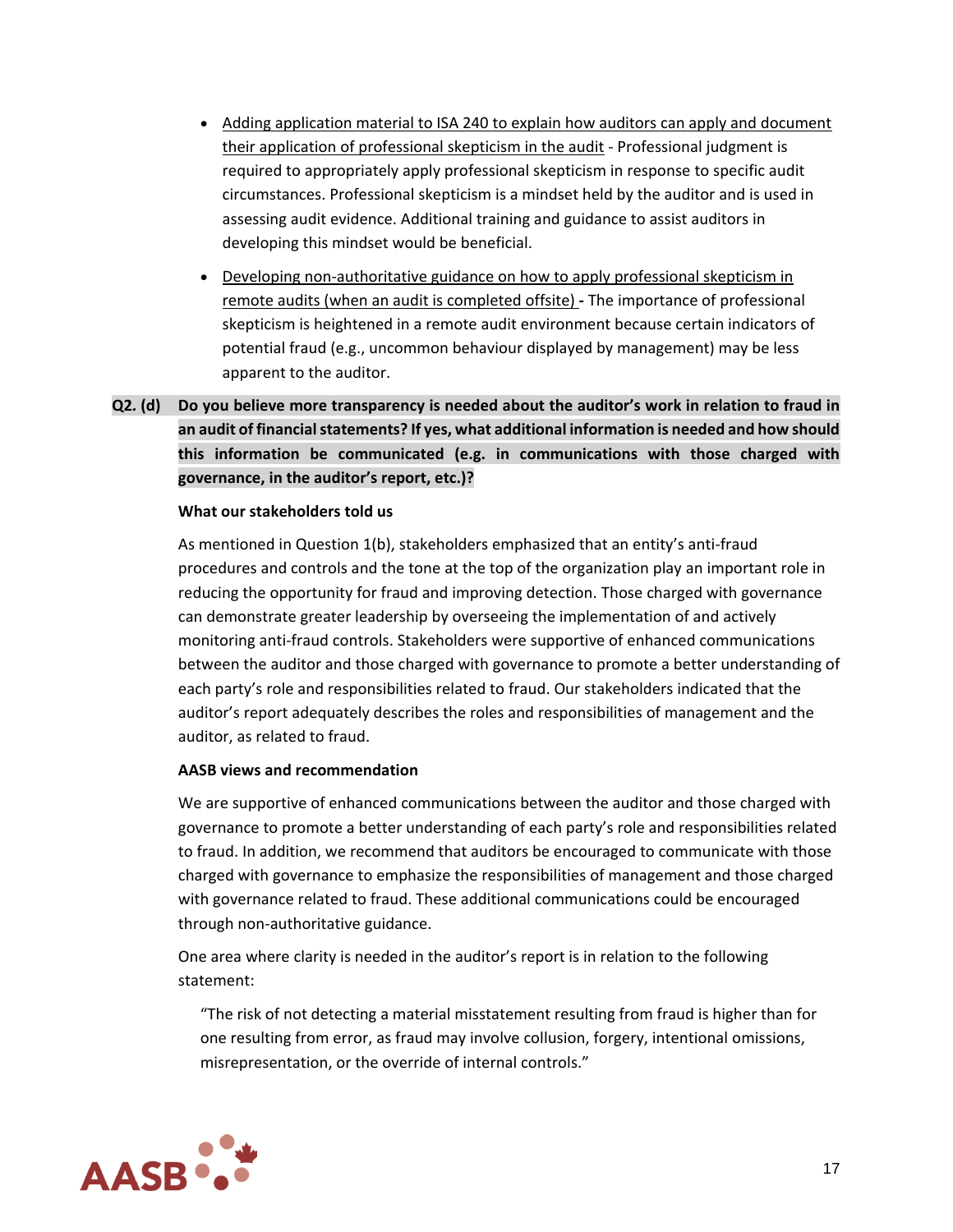This statement could be interpreted in two ways:

- The risk remains higher, notwithstanding all the work that was done in the audit; or
- The risk is higher and therefore the auditor performed additional work.

Clarification should be added to the auditor's report to explain what this statement is trying to communicate.

We believe the expectation gap cannot be addressed in the auditor's report, but rather through continued education. While we recognize that these education activities are outside of the IAASB's mandate, we would encourage the IAASB to work with other parties to increase awareness of these issues and develop educational materials as required.

# **Q3***.* **(a) Should the auditor have enhanced or more requirements with regard to going concern in and audit of financial statements? If yes, in what areas?**

## **Material Uncertainty related to Going Concern**

## **What our stakeholders told us**

Our stakeholders supported clarifying the concept of "material uncertainty relating to going concern" for the following reasons:

- There is a lack of clarity and inconsistent practice as to what constitutes "material uncertainty relating to going concern". Stakeholders indicated there are often varying interpretations as to whether a particular set of events and circumstances constitute material uncertainty relating to going concern. We note that this point is supported by an academic study<sup>5</sup> suggesting that management has a higher substantial doubt threshold than auditors.
- The term "going concern" is not well-understood by stakeholders outside of the accounting profession.
- Management's assessment of going concern is often limited to solvency and liquidity indicators. There may be other factors such as losing key personnel or technological developments that may result in material uncertainty relating to going concern.

## **AASB views and recommendation**

We support the clarification of material uncertainty relating to going concern in financial reporting frameworks. We recommend that the IAASB work with the IASB and other accounting standard setters to consider:

• Supplementing the current binary approach of disclosing material uncertainty related to going concern, with additional going concern disclosures – The IAASB may work with the IASB and other accounting standard setters to explore the merits of additional disclosures relating to management's going concern assessment, even when there is no

<sup>5</sup> Bierstaker, J. and DeZoort, T. (2019) The effects of problem severity and recovery strategy on managers' Going Concern judgments and decisions, *Journal of Accounting and Public Policy*, 28 (5): 1-12

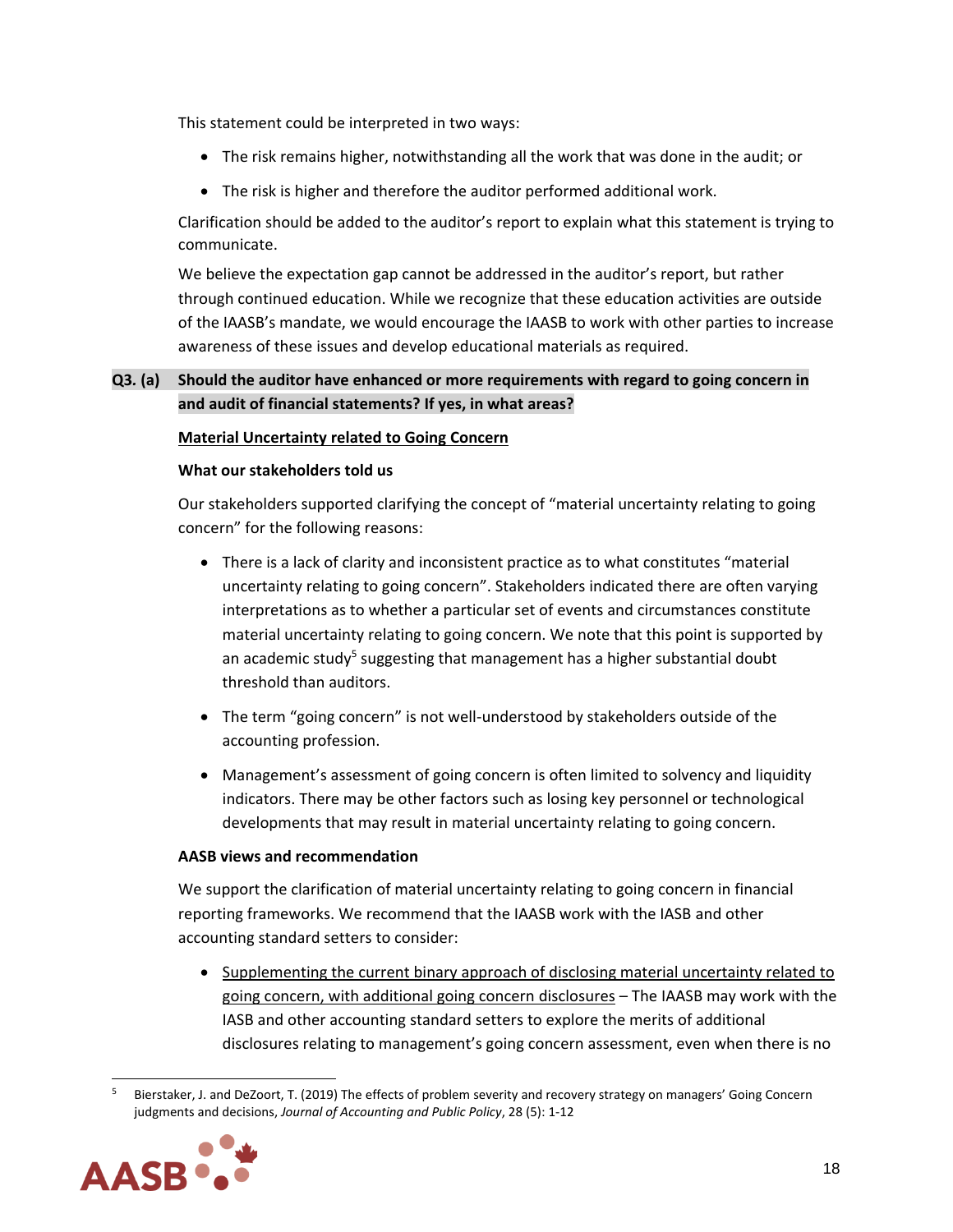material uncertainty about the entity's ability to continue as a going concern. For example, management may disclose identified significant risks (or lack thereof) to the entity's ability to continue as a going concern, the entity's susceptibility to such risks, and how management reached the conclusion that material uncertainty does not exist. We also emphasize that the existing required disclosures of material uncertainty relating to going concern in many financial reporting frameworks should be retained as they continue to serve as a warning to financial statements users.

- Exploring whether there is merit in replacing "going concern" with terminology that is more easily understood – Exploring other concepts such as resiliency, as discussed in the following section, may help inform the development of more understandable terminology.
- Providing guidance on specific industry going concern factors beyond generic financial measures and indicators – This could be achieved through collaboration with other parties such as industry associations.

Addressing these issues within financial reporting frameworks would increase clarity in going concern assessments and disclosures, which would in turn enhance the auditor's ability to evaluate management's going concern assessments.

## **Going Concern and Other Concepts of Resilience**

## **What our stakeholders told us**

Many of our stakeholders were interested in the IAASB's exploration of this area. However, some stakeholders expressed hesitancy over moving away from the concept of going concern to resiliency concepts until there is greater clarity about these concepts.

Stakeholders from the legislative auditor community indicated that public sector accounting standards and non-authoritative guidance in some jurisdictions already deal with financial conditions that involve certain resiliency concepts. For example, the Canadian Public Sector Accounting Board's Statement of Recommended Practice (SORP) 4<sup>6</sup> includes descriptions of elements indicating an entity's financial condition such as flexibility, sustainability, and vulnerability.

# **AASB views and recommendation**

We support an initiative to explore whether resiliency concepts other than going concern might be useful to financial statements users. Such an initiative should include collaboration with the IASB and other accounting standard setters as well as other parties in the financial reporting ecosystem such as regulators. If a regime to report resiliency information is developed, the IAASB could provide input on whether the information is verifiable so that auditors can provide assurance on it.

<sup>&</sup>lt;sup>6</sup> SORP 4, Indicators of Financial Condition

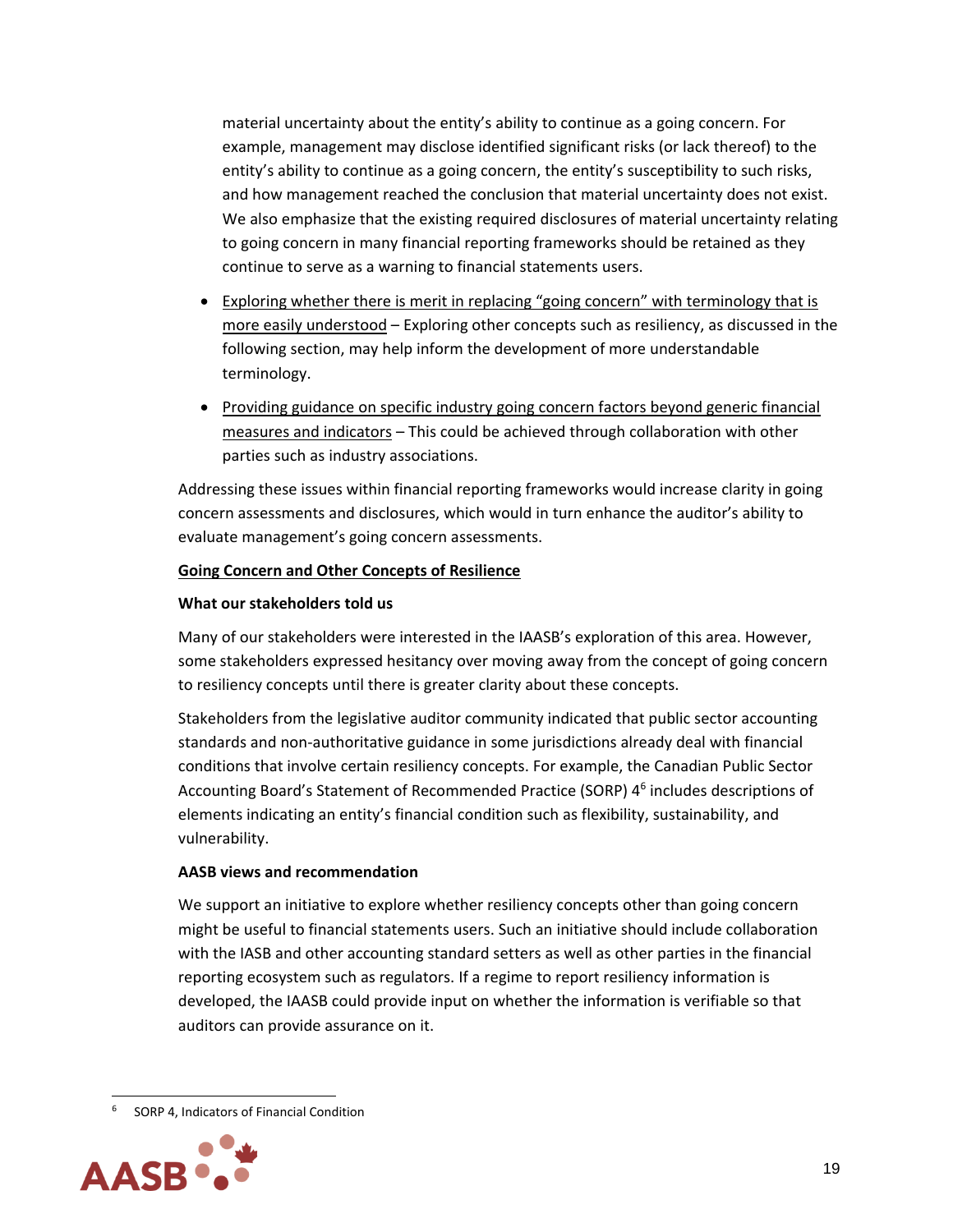## **Guidance to Enhance the Ability of Auditors to Identify and Assess Going Concern Risks**

#### **What our stakeholders told us**

During our consultations, we heard many suggestions on how auditors can better identify and assess going concern risks such as:

- Firm monitoring of publicly available information pertaining to risks of going concern in its client portfolio – For example, as part of a firm's system of quality management, the firm may establish a process for monitoring media releases, industry outlooks and other sources of information for potential going concern risks, and providing relevant information to engagement teams.
- Auditors being more cognizant of going concern considerations throughout the audit For example, through:
	- o More in-depth understanding of the entity and its environment, for example, by performing analytical procedures at the risk assessment stage that include specific considerations relating to going concern;
	- $\circ$  More robust discussions with management and those charged with governance with a focus on going concern risks; and
	- $\circ$  Considering whether to involve a specialist when going concern risks are identified.

## **AASB views and recommendation**

We believe guidance based on the suggestions above may help auditors better identify and assess going concern risks. On the suggestion regarding firm monitoring of publicly available information, scalability should be considered when developing guidance in this area. For example, guidance may focus on how a smaller firm can efficiently monitor information in the public domain, and how an engagement team may leverage public information that is not specific to an entity (as there is likely little publicly available information that is specific to a private enterprise).

We recommend the IAASB consider developing guidance to enhance the ability of auditors to identify and assess going concern risks. As many of the procedures discussed above were suggested by auditors (and regulators), we expect some firms are already performing many of these procedures. Guidance from the IAASB would help to promote consistency in practice.

## **Time Period for Going Concern Assessments**

## **What our stakeholders told us**

A few stakeholders supported extending the time period for going concern assessments, indicating that auditors currently consider longer-term information when obtaining audit evidence on non-current assets and liabilities. However, most stakeholders did not support extending the time period for going concern assessments. Concerns with extending the time period for going concern assessments include:

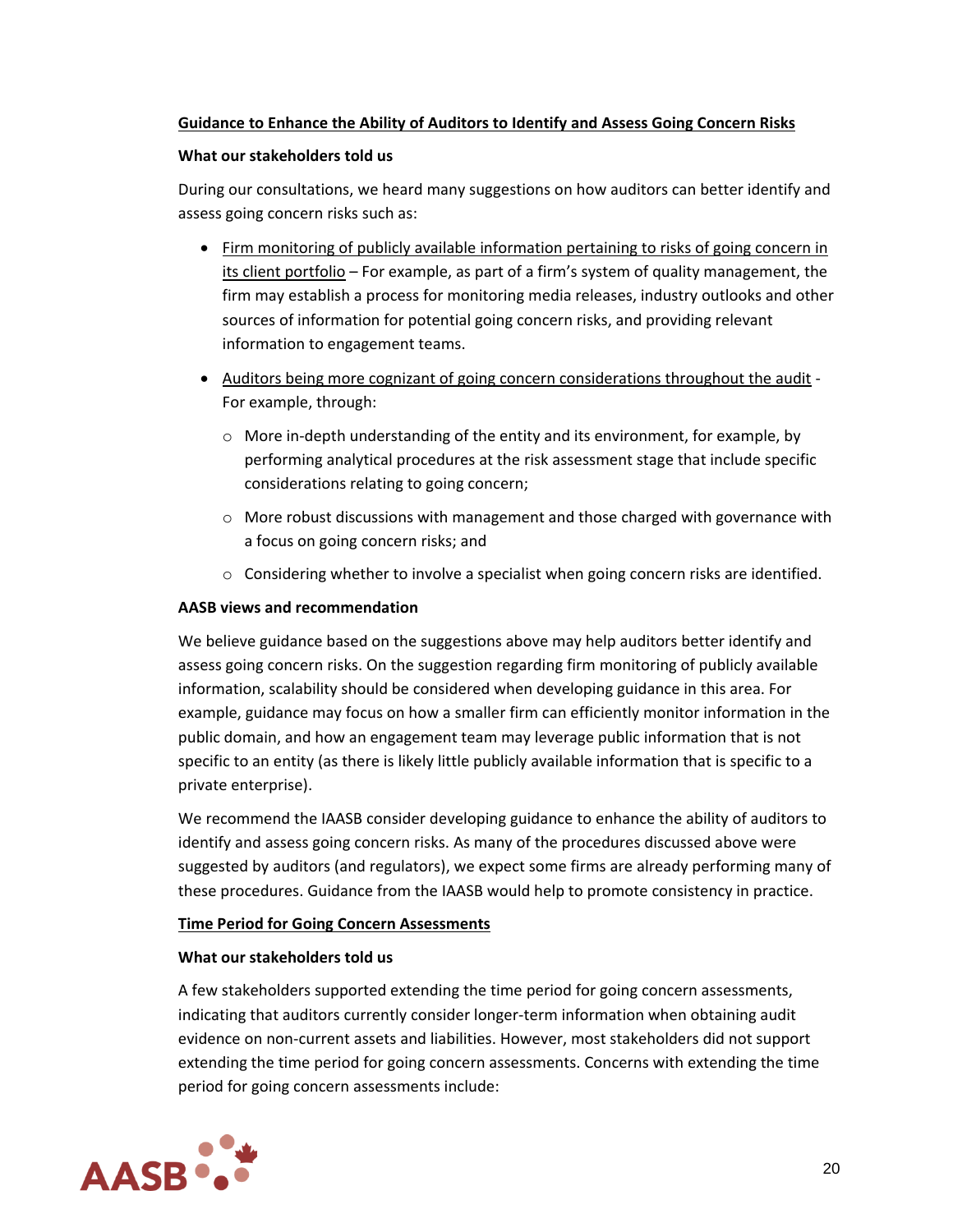- As the time period for assessing going concern increases, the assessment becomes less meaningful due to the higher level of uncertainty.
- The time period for assessing going concern may be impacted by external factors beyond the control of management. For example, many non-profit organizations have a 12-month funding cycle. Management may not have sufficient information to assess going concern beyond the next funding cycle.
- Extending the time period for going concern assessment may inadvertently increase the expectation gap as financial statement users may derive unwarranted assurance about the future viability of the entity from the longer-term assessment.
- Management has primary responsibility for assessing an entity's ability to continue as a going concern. Accordingly, auditors should not be required to assess a period longer than the period required by the financial reporting framework.

We recognize that the views of the majority of our stakeholders regarding extending the time period for going concern assessments are consistent with the results from a survey on Going Concern<sup>7</sup> from the CFA Institute.

# **AASB views and recommendation**

Consistent with the views expressed by most of our stakeholders, we do not support extending the time period for going concern assessments.

# **Q3***.* **(b) Is there a need for enhanced procedures only for certain entities or in specific circumstances? If yes,**

- **(i) For what types of entities or in what circumstances?**
- **(ii) What enhancements are needed?**
- **(iii) Should these changes be made within the ISAs or outside the scope of an audit (e.g., a different engagement? Please explain your answer.**

# **What our stakeholders told us**

Stakeholders indicated that they need more information on the enhanced procedures before they are able to form a view as to the applicability of the enhanced procedures and whether they would be within or outside the scope of an audit.

# **AASB views and recommendation**

We agree with our stakeholders that more information is needed on the enhanced procedures before we can form a view on how they should be applied. However, to the extent that the enhanced procedures would fall within the scope of the audit, we are of the view that such

CFA Institute (2012) [Survey on "Going Concern"](https://www.cfainstitute.org/-/media/80CB5D87DF2843F0BBDC216A3025CC54.ashx) - 63% of respondents to that survey agreed with the statements "Going concern assessments should be limited to the next 12 months from the date of the financial statements" or "Going concern assessments should be limited to the next 12 months from the date of the financial statements but also consider foreseeable events occurring shortly [thereafter]".

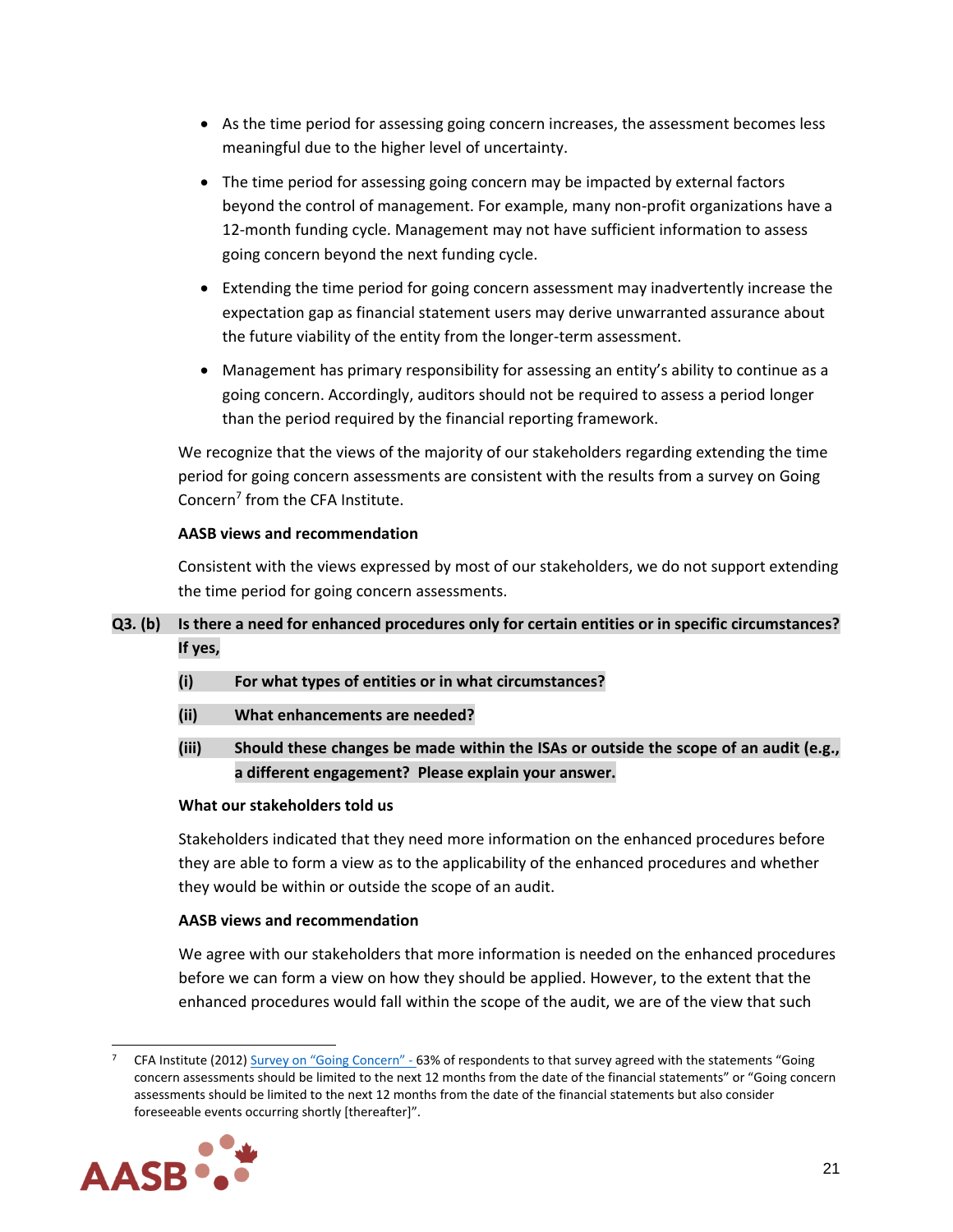procedures would need to align with the risk-based audit approach and the requirements of ISA 315.

**Q3***.* **(c)(i) Do you believe more transparency is needed about the auditor's work in relation to going concern in an audit of financial statements? If yes, what additional information is needed and how should this information be communicated (e.g. in communications with those charged with governance, in the auditor's report, etc.)?**

## **What our stakeholders told us**

Key Audit Matters (KAM) reporting is not yet effective in Canada. Our stakeholders indicated that KAM reporting will likely enhance transparency on "close calls" (i.e., events or conditions that may cast significant doubt on an entity's ability to continue as a going concern, but which management and the auditor conclude do not create a material uncertainty relating to going concern).

Audit committee members indicated to us that timely communication of potential going concern issues by management and auditors is of vital importance to their role in overseeing the financial reporting process.

# **AASB views and recommendation**

We support enhanced transparency in communications between the auditor and those charged with governance.

Some of the procedures discussed in the section "Guidance to enhance the auditor's ability to identify risks of going concern" in our response to Q3(a) may help auditors to identify indications of potential going concern issues at an early stage in an audit. IAASB guidance can encourage auditors to communicate such indications to management and those charged with governance as early as possible so as to allow all parties involved sufficient time to appropriately address such issues.

We recently completed outreach activities on the IAASB's post-implementation review (PIR) of the enhanced auditor reporting standards. Results from our PIR outreach did not identify a demand for additional communications regarding going concern in the auditor's report. Based on existing accounting and audit requirements relating to going concern, we believe the transparency provided in the going concern and KAM sections in the auditor's report to be adequate in informing financial statements users of the respective responsibilities of management and the auditor with respect to going concern assessments.

# **Q3***.* **(c)(ii) Do you believe more transparency is needed about going concern, outside the auditor's work relating to going concern? If yes, what further information should be provided, where should this information be provided, and what action is required to put this into effect?**

As indicated in our response to Q3(a), there are many areas relating to going concern outside of the auditor's work that can be enhanced with the development of new regulatory and financial reporting requirements that better meet users' needs.